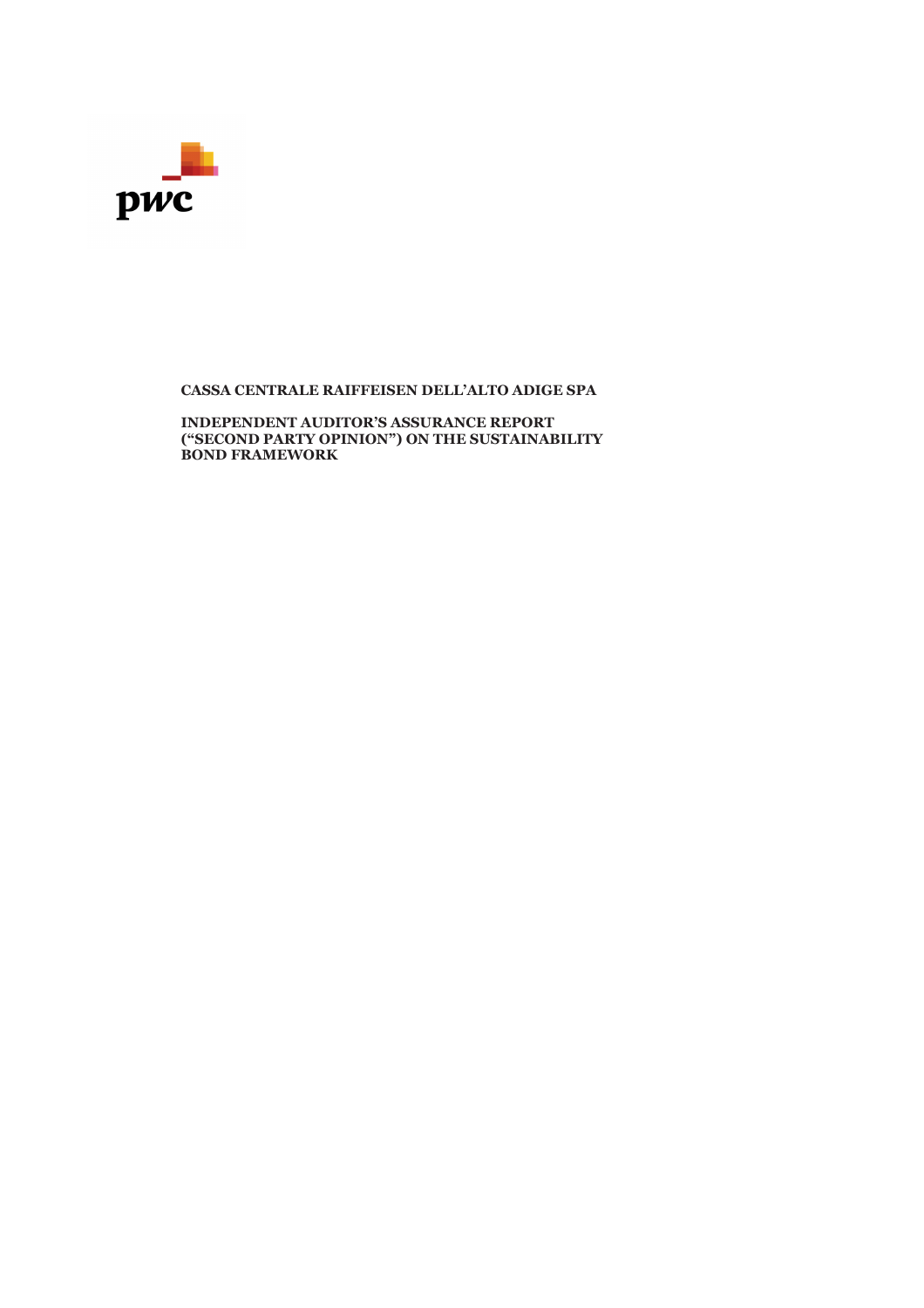

### *Independent Auditor's Assurance Report ("Second Party Opinion") on the Sustainability Bond Framework*

To the Board of Directors of Cassa Centrale Raiffeisen dell'Alto Adige S.p.A.

PwC has performed a limited assurance engagement on the Regulation for Issuance of ESG Compliant Bonds (hereafter "Sustainability Bond Framework", "Framework" or "SBF") of Cassa Centrale Raiffeisen dell'Alto Adige S.p.A. (hereinafter the "Company") prepared in alignment with the "Green Bond Principles" ("GBP"), the "Social Bond Principles" ("SBP") and the "Sustainability Bond Guidelines" ("SBG") (collectively referred to hereinafter as the "Principles"), established by the ICMA – *International Capital Market Association*. The SBF was approved by the Board of Directors on 2 November 2020.

#### *Responsibility of the Directors in relation to the Sustainability Bond Framework*

The Directors of Cassa Centrale Raiffeisen dell'Alto Adige S.p.A. are responsible for ensuring that the structure of the Sustainability Bond Framework is in alignment with the Principles published by ICMA, as indicated in section "2. *Verantwortlichkeiten und Prozessbeschreibung (Process for Project Evaluation & Selection)*" of the Sustainability Bond Framework.

The Directors are responsible for the implementation of the internal procedures and controls that they consider necessary to prepare a Sustainability Bond Framework that is free from material misstatement, whether due to fraud or unintentional behaviours or events.

The Directors are also responsible for ensuring that the information provided is complete, accurate and up to date, that the information provided is all relevant to the SBF and that any material information has been duly disclosed in it.

The Directors have the final responsibility of ensuring the compliance of the Framework with the commitments defined in the Company's policies, as well as the Framework's implementation, reporting and monitoring.

#### *Auditor's Independence and Quality Control*

We are independent in accordance with the principles of ethical and independence set out in the *Code of Ethics for Professional Accountants* published by the *International Ethics Standards Board for Accountants*, which are based on fundamental principles of integrity, objectivity, competence and professional diligence, confidentiality and professional behaviour.

#### PricewaterhouseCoopers Advisory SpA

Sede legale: Milano 20145 Piazza Tre Torri 2 Tel. 02 667201 Fax 02 66720501 Capitale Sociale Euro 7.700.000,00 i.v. C.F. e P.IVA e Reg. Imp. Sede legale: **Milano** 20145 Piazza Tre Torri 2 Tel. 02 667201 Fax 02 66720501 Capitale Sociale Euro 7.700.000,00 i.v. C.F. e P.IVA e Reg. Imp.<br>Milano Monza Brianza Lodi 03230150967 - Altri Uffici: **Bari** 70122 Via Abate Gi 8263001

Società soggetta all'attività di direzione e coordinamento della PricewaterhouseCoopers Italia Srl www.pwc.com/it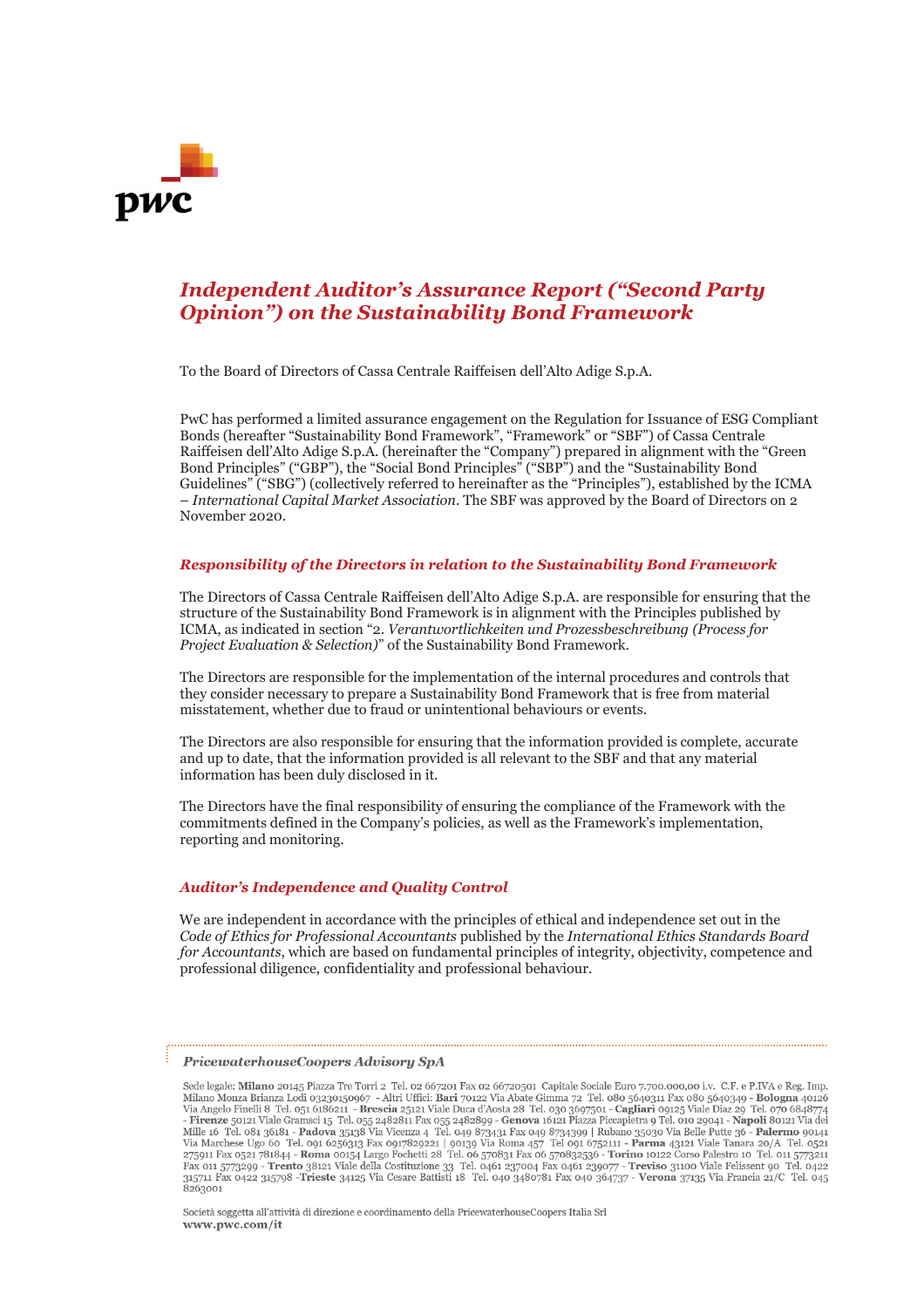

Our audit firm adopts *International Standard on Quality Control 1 (ISQC Italy 1)* and, accordingly, maintains an overall quality control system which includes process and procedures for compliance with ethical and professional principles and with applicable laws and regulations.

### *Auditor's Responsibility*

We are responsible for issuing an Assurance Report "Second Party Opinion" on the basis of the work performed, regarding the alignment of the Sustainability Bond Framework with the Principles of the ICMA. We conducted our engagement in accordance with the "*International Standard on Assurance Engagements ISAE 3000 (Revised) – Assurance Engagements other than Audits or Reviews of Historical Financial Information" (*hereafter "ISAE 3000 Revised"), issued by the *International Auditing and Assurance Standards Board* (IAASB) for limited assurance engagements.

ISAE 3000 Revised requires that we plan and apply procedures in order to obtain limited assurance that the Sustainability Bond Framework established by the Company is aligned with the GBP, SBP and SBG of the ICMA.

The procedures performed in a limited assurance engagement are fewer in scope than those performed in a reasonable assurance engagement performed in accordance with ISAE 3000 Revised ("*reasonable assurance engagement"*) and, therefore, do not provide us with a sufficient level of assurance that we have become aware of all significant facts and circumstances that might be identified in a reasonable assurance engagement.

PwC's Assurance Report "Second Party Opinion", while reflecting the alignment of the Framework with the Principles, is not a guarantee of alignment nor speaks to the alignment of any future versions of relevant market standards. Furthermore, PwC's Assurance Report "Second Party Opinion" expresses a conclusion on the appropriateness of the expected impacts of eligible projects that will be financed with bond proceeds, however, it does not measure the actual impact. The measurement and reporting of the impact achieved through projects financed under the Framework is the responsibility of the Framework owner.

In addition, the Assurance Report "Second Party Opinion" provides a conclusion on the intended allocation of proceeds but does not guarantee the realized allocation of the bond proceeds towards eligible activities. The conclusion provided in this document does not examine the expected financial performance of the Bond, nor the effective allocation of its proceeds, and as such, PwC is not liable for the consequences derived from the use of this conclusion by third parties to make investments decisions or any kind of business transaction. No information provided by PwC under the present Assurance Report "Second Party Opinion" shall be considered as a statement, representation, warrant or argument either in favor or against, the veracity, reliability or completeness of any of the facts or statements and related surrounding circumstances that Cassa Centrale Raiffeisen dell'Alto Adige S.p.A. has made available to PwC for the purpose of this Assurance Report "Second Party Opinion".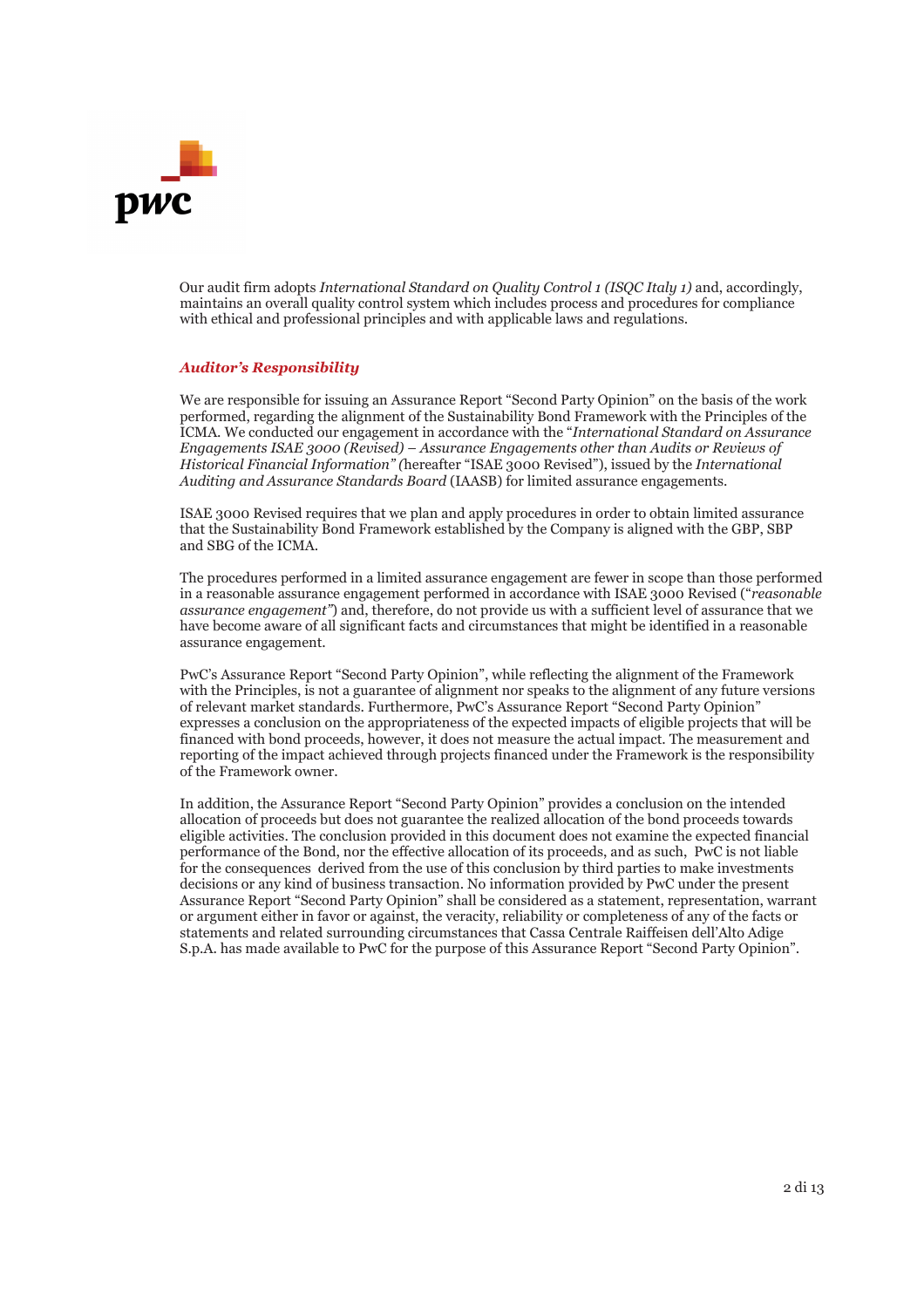

### *Scope of Work*

This document constitutes PwC's assurance report as an independent second party on the alignment of the Framework with the current market standards, the "Principles", as well as the extent of the credibility and impact of the projects categorized as eligible for financing/refinancing.

Thus, as part of the assurance engagement, PwC assessed the following:

- 1. The Framework's alignment with the Green Bond Principles 2018, Social Bond Principles 2020, and Sustainability Bond Guidelines 2018, as provided by ICMA;
- 2. The alignment of the issuer's sustainability strategy and performance and
- 3. The alignment of the issuer's sustainability risk management in relation to the use of proceeds;
- 4. The credibility and anticipated positive impact of the use of proceeds;

The procedures performed on the Sustainability Bond Framework were based on our professional judgement and consisted of interviews, primarily the with company personnel responsible for the preparation of the information presented in the Sustainability Bond Framework, analysis of public and non-public documents and other verification procedures.

In particular, we performed the following procedures:

- 1. analysis of the eligible categories defined in the Framework for which proceeds will be allocated, in relation to the activities and characteristics of the Company, in order to assess the reasonableness of the project selection process;
- 2. assessment of the identification, evaluation and selection criteria used to determine the eligible projects and assess their alignment with the Principles;
- 3. verification of the means with which the finances are managed and the approach to their allocation;
- 4. assessment of the sustainability performance, governance and objectives reported by the Company and the objectives of the Framework;
- 5. assessment of the following matters:
	- x ESG risk management system controls and measures for risk mitigation;
	- key impacts expected via the issuance of sustainability bonds;
	- metrics used to determine the expected impacts of the bonds.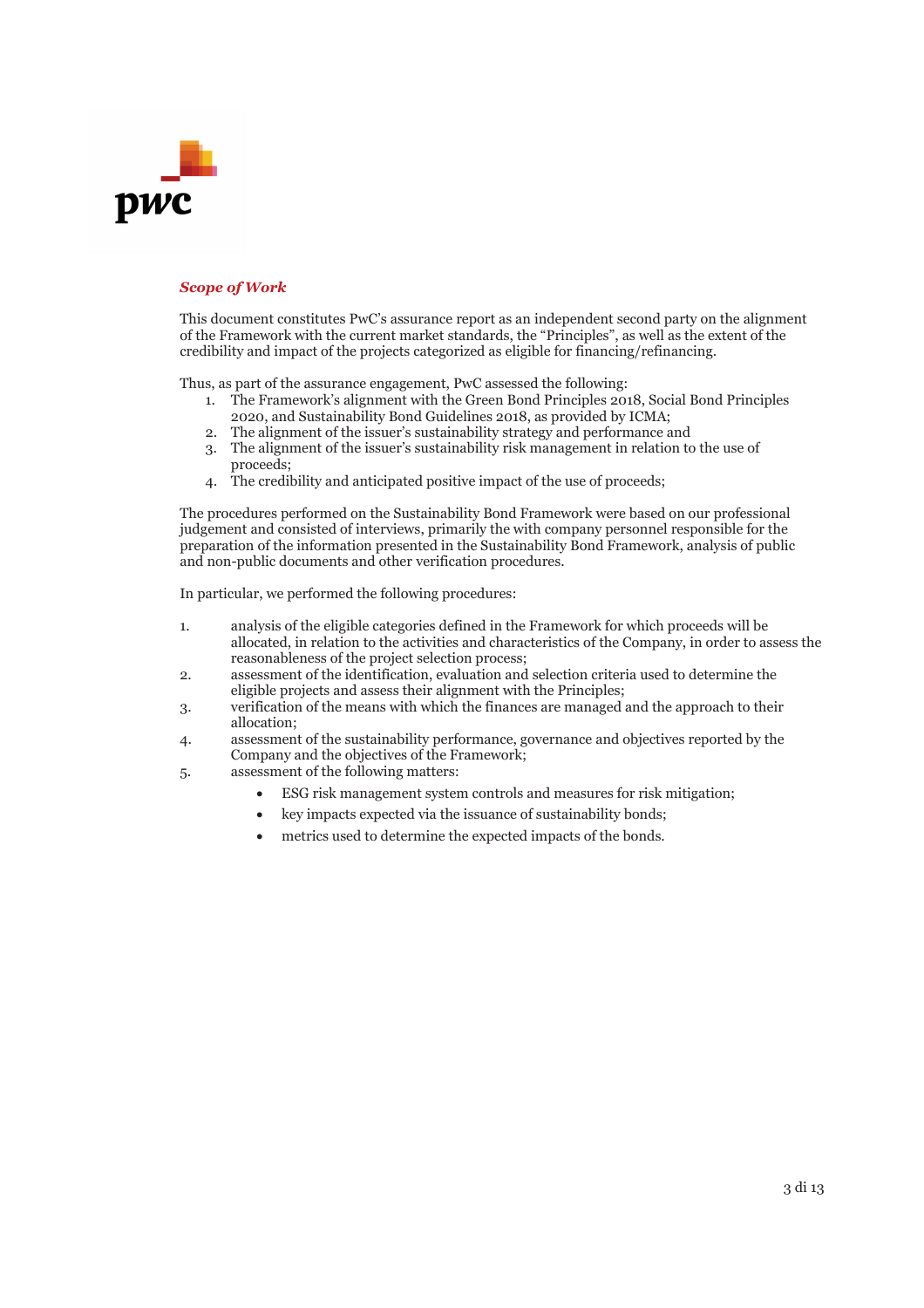

### *Framework's alignment with the ICMA Principles*

The preparation and publication of the Sustainability Bond Framework, pursuant to the Principles issued by the ICMA, forming the underlying structure that dictates the terms of issue of the Company's Sustainability Bonds, is the responsibility of the Law, Governance & ESG Management Division of the Company.

As such, the Law, Governance & ESG Management Division is also tasked with the coordination of the other Divisions involved in the process of issuing a sustainability bond (General Management, the Commercial, Credit and Finance Divisions, etc.).

The Law, Governance & ESG Management Division is also responsible for drafting subsequent updates based on future changes in the regulatory and organizational context and its effectiveness in application. In addition, the Division also supports the General Manager in ensuring compliance with all corporate obligations relating to the issuance of the Sustainability Bond, monitoring the entire process of bonds issuance.

Finally, the Law, Governance & ESG Management Division also acts as an interlocutor with PwC for the issue of the assurance report "Second Party Opinion" on the Sustainability Bond Framework and the Third-Party Opinion on the impact report, containing information regarding the projects financed by the proceeds and the impact generated, which Cassa Centrale Raiffeisen dell'Alto Adige S.p.A. will publish each year on its website.

### *Use of proceeds*

As per the type of projects which may be financed by bond proceeds, the Sustainability Bond Framework specifies that the proceeds of the bonds will be used to work towards achieving the objectives of establishing principles of a circular economy, reducing the amount of  $CO<sub>2</sub>$ emitted into the atmosphere and promoting social development. According to the Framework, these objectives are met through the financing/re-financing of the following types of eligible projects:

### *Project Categories eligible for financing according the Sustainability Bond Framework and objectives to be achieved through issuance, in accordance with the Green Bond Principles:*

- *1.* **Eco-efficient and/or circular economy adapted products, production technologies and processes**
	- o As per the Company's SBF, financing or refinancing projects for eco-efficient or circular economy adapted products provides solutions that extend the life of goods and materials or enable a product or individual components to be reused.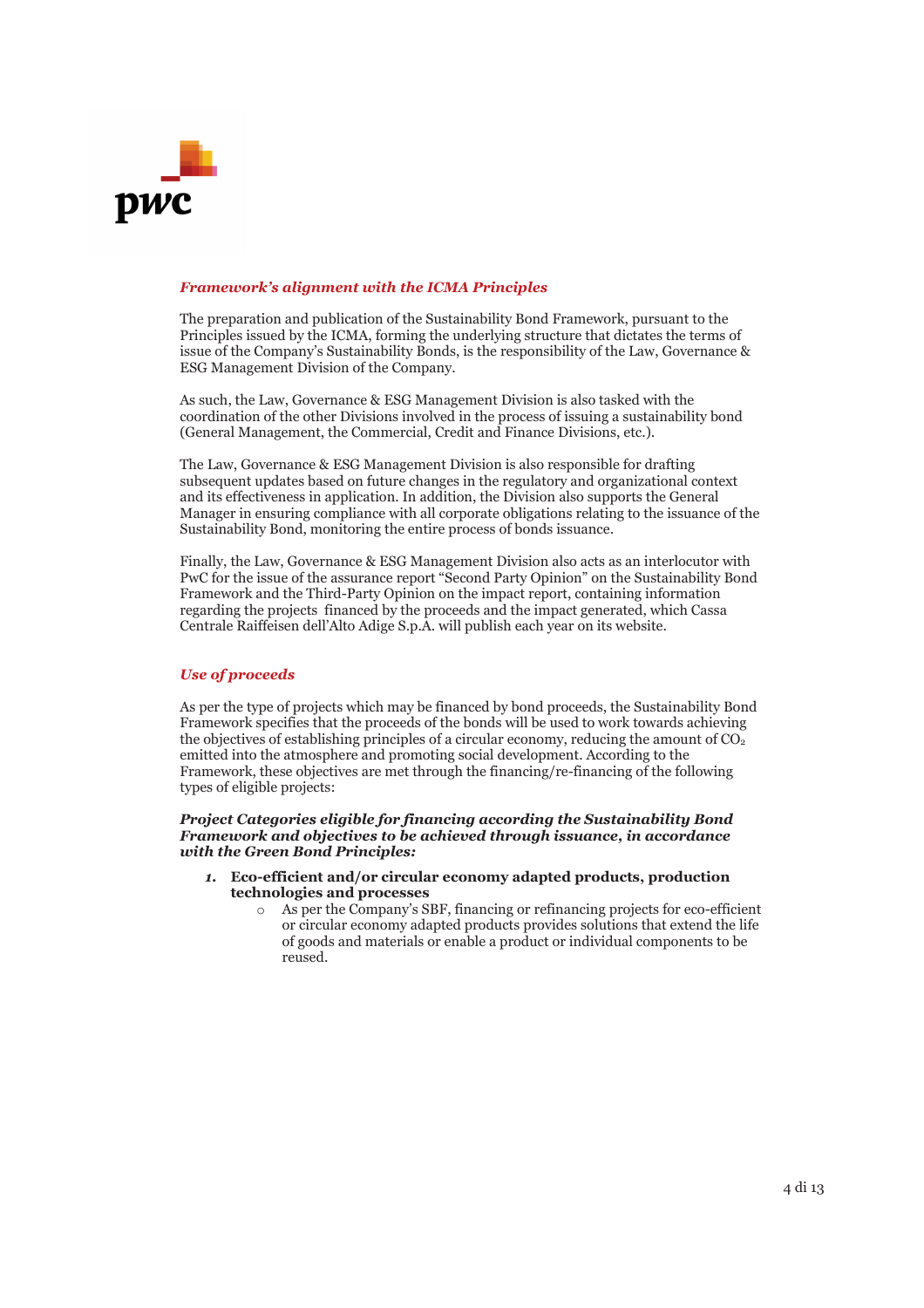

#### *2.* **Renewable energy**

- As per the Company's SBF, financing or refinancing projects for renewable energy enables the decoupling of production and consumption processes from fossil fuels while offering significant advantages for the climate, the environment, health and the economy. Increasing the supply of renewable energy would allow people to replace carbon-intensive energy sources and significantly reduce global warming emissions.
- Projects aimed at financing or refinancing hydropower plants will be evaluated based on their capacity in Megawatts at installation, as according to the Hydropower Sustainability Protocol (HSP) and/or relevant International Finance Corporation (IFC) Standards. For details regarding HSP and IFC Standards, please refer to the Annex.

### *3.* **Pollution prevention and control**

As per the Company's SBF, financing or refinancing projects for pollution prevention and control ensures significant waste reduction through effective reuse of products, components and materials as well as significant resource and energy savings. These methods lead to the restoration and revitalization of natural resources.

### *4.* **Clean transportation**

o As per the Company's SBF, financing or refinancing projects for clean transportation enables the decoupling of fossil fuels from the provision of transportation services.

#### *5.* **Sustainable water and wastewater management**

As per the Company's SBF, financing or refinancing projects for sustainable water and wastewater management, the aim of the Company is to achieve significant savings in the use of critical resources, so as to enable restoration and revitalization of natural resources.

### *6.* **Environmentally sustainable management of living natural resources and land use**

As per the Company's SBF, financing or refinancing projects for environmentally sustainable management of living natural resources and land use, ensuring sustainable food production systems and implementing resilient agricultural practices to increase productivity and production, preserve ecosystems to increase, ability to adapt to climate change, extreme weather, drought, floods and other disasters, and the gradual improvement of soil quality. This increases agricultural productivity and the incomes of food producers, family farmers, shepherds and fishermen.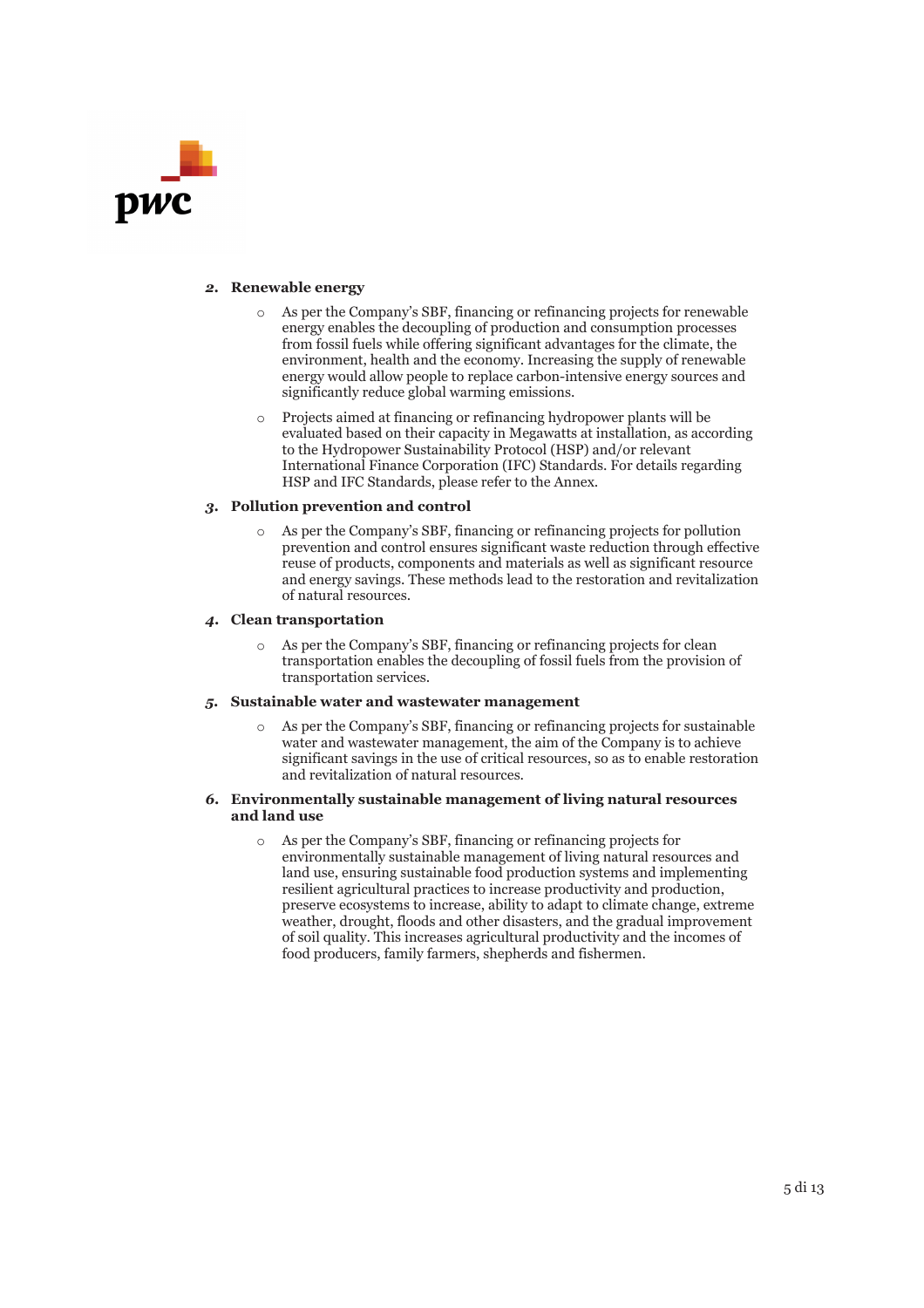

### *7.* **Energy efficiency**

- o As per the Company's SBF, financing or refinancing projects for energy efficiency provides impacts on the cost that individuals and companies must bear and constitutes the most viable means for curbing climate change. Financing or refinancing energy efficient (green) buildings reduce the waste and environmental degradation by making efficient use of energy, water and other resources.
- Green building projects aimed at financing or refinancing construction or refurbishment of buildings in order to meet energy efficiency standards are evaluated for eligibility and impact according to the Klima Haus audit evaluation criteria or other environmental certifications where relevant (e.g. LEED, BREEAM, CASBEE, HQE). For further details regarding the Klima Haus certification scheme, please refer to the Annex.

### *8.* **Climate change adaptation**

As per the Company's SBF, financing or refinancing projects for climate change adaption, the Company's objective is to mitigate the impacts of climate change by enabling innovation in business models and supply chains for climate resilience.

### *Project Categories eligible for financing according the Sustainability Bond Framework and objectives to be achieved through issuance, in accordance with the Social Bond Principles:*

- *1.* **Access to essential services**
	- o As per the Company's SBF, in financing or refinancing projects that promote access to essential services, the Company aims to improve educational infrastructure and ensure equal access for all women and men to affordable and high quality technical, vocational and tertiary educational institutions, including universities. This will increase the number of youth and previously unemployed adults with appropriate skills, stimulate employment, and entrepreneurship.
	- In addition, by financing or refinancing these types of projects, the Company also seeks to improve regional capacity for the provision of health services, especially for people without access to essential goods and services.

### *2.* **Affordable basic infrastructure**

As per the Company's SBF, in financing or refinancing projects that promote affordable basic infrastructure, the Company aims to develop high quality and sustainable infrastructure for all, improving living conditions in metropolitan areas and underserved areas. In that way, the projects are able to support economic development and human well-being addressing the needs of target populations living in metropolitan areas and peripheral areas.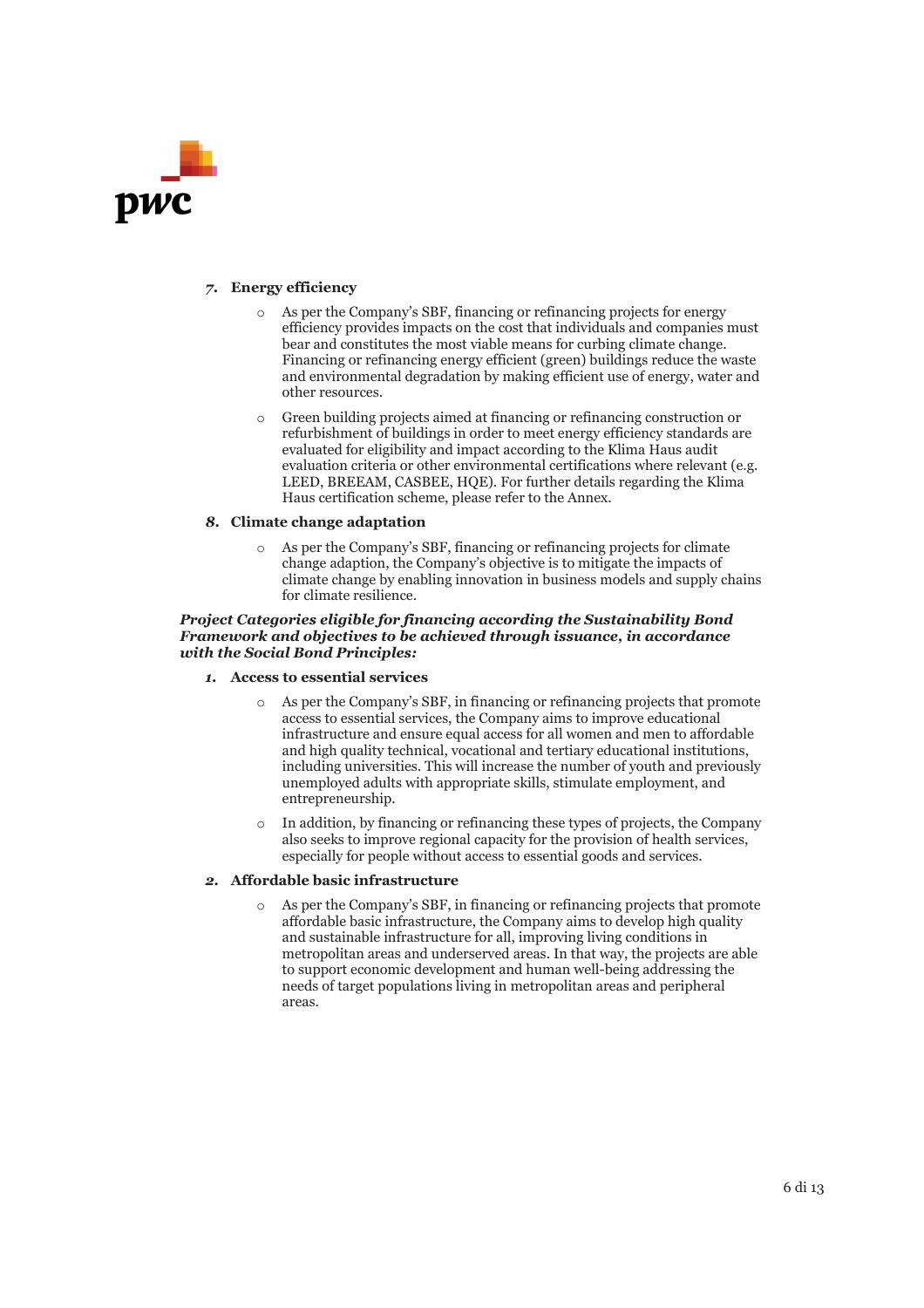

In addition, by financing or refinancing projects implemented by non-profit and third sector organizations, the Company aims to address civic, solidarity and social purposes, reducing exclusion and inequality, especially for target groups such as people with disabilities, immigrants and displaced persons/refugees, or people with limited access to education.

### *3.* **Employment generation**

- As per the Company's SBF, in financing or refinancing new and/or existing loans/projects to small and medium enterprises (SMEs) (defined in the Framework as companies with fewer than 250 employees), the Company aims to improve the socio-economic conditions in South Tyrol and increase economic growth. By financing or refinancing SMEs, the Company works to support areas and population groups that are characterized by natural disasters or economic decline due to their geographical location.
- *4.* **Socioeconomic advancement and empowerment**
	- As per the Company's SBF, the company seeks to support certified B-Corp companies for addressing inequality, eradicating poverty and providing benefits to the community, also through consideration of environmental topics. For further details regarding the B-Corp certification scheme, please refer to the Annex.

### *Project evaluation and selection*

The Company has established a structure for the evaluation and selection of eligible projects to be financed or refinanced by bond proceeds. Credit requests to finance or refinance projects that address sustainability related issues are identified by the Commercial Division, which is tasked with determining eligibility of potential projects by taking into consideration a mix of financial and technical factors according to the categories listed above, as well as the potential benefits that the projects would provide. Once the projects are identified, all relevant information that has been collected is then forwarded to the Head of the Credit Division for review.

When the requests for credit have been verified according to ESG criteria and subsequently classified as compliant with these criteria, these requests are then presented to the Board of Directors/Executive Committee. When the selected projects are approved, the Credit Division establishes a special register in which all the details pertaining to the projects are entered.

In general, the Company forbids the allocation of proceeds to projects linked to fossil fuels, nuclear energy, or that create or use toxic waste, as well as projects that promote social exclusion such as arms dealing, tobacco consumption, Genetically Modified Organisms, gambling or animal abuse.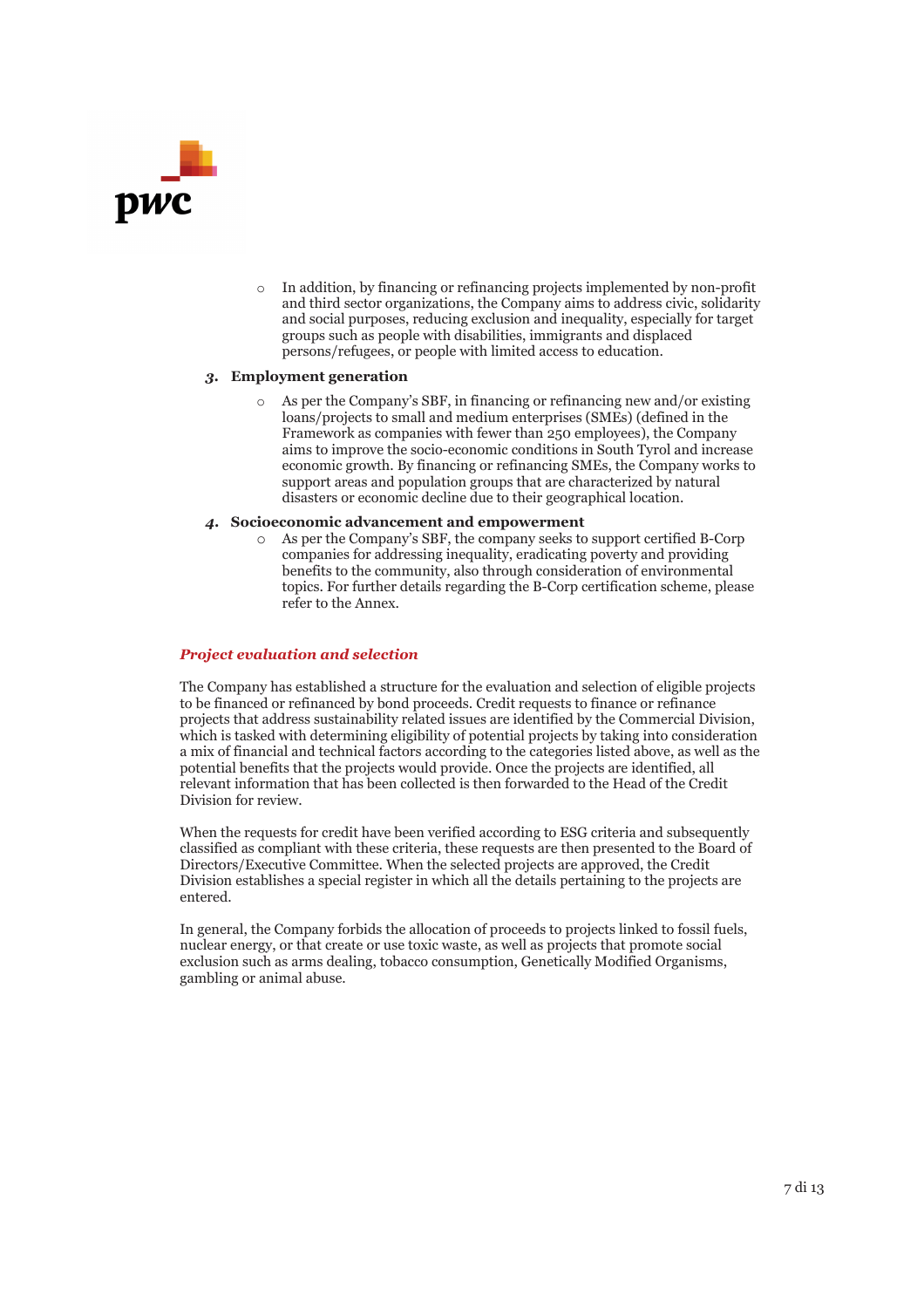

### *Management of proceeds*

The Finance and Treasury and Funding Divisions are responsible for appropriately managing bond proceeds, which are managed in a separate portfolio maintained by the Treasury in order to provide for greater traceability of the management and allocation of the financing until full allocation has been achieved.

Financing is allocated to the projects that meet the selection eligibility criteria and in respect of the limitations outlined in the Framework (products or processes that are carbon intensive, create toxic waste, or that are not socially inclusive). Unallocated proceeds will be held by the Treasury in cash, cash equivalents and/or invested in other short-term liquid instruments according to the Company's internal policies and in alignment with market practices.

In the case that assets are sold, or projects become ineligible according to the selection criteria specified in the Framework, unallocated proceeds will be withdrawn and redirected to other projects that meet the selection criteria.

### *Reporting*

The Company shall report annually on the state of the allocation of bond proceeds until full allocation. The reports shall detail the complete list of eligible projects to which proceeds have been allocated, the total amount of proceeds allocated, the balance of unallocated proceeds, a qualitative description of each of the eligible projects financed or refinanced by the proceeds and their expected impacts, measured through sustainability metrics (both quantitative and qualitative).

The reporting process is presided by the Head of the Law, Governance & ESG Management Division, who is responsible for drafting the report. The financial consultants who directly interface with the clients are responsible for collecting pertinent information for the annual allocation and impact report. They report to the Head of the Credit Division and the Head of the Finance Division who are responsible for reviewing the information and sending it the Head of the Law, Governance & ESG Management Division. The Head of the Credit Division is also tasked with periodically analyzing the data received from the credit beneficiaries and ensuring compliance of the project with the ESG criteria and parameters established.

The allocation and impacts will be accompanied by external verification report of alignment with the GBP, SBP and SBG by an accredited auditing Company.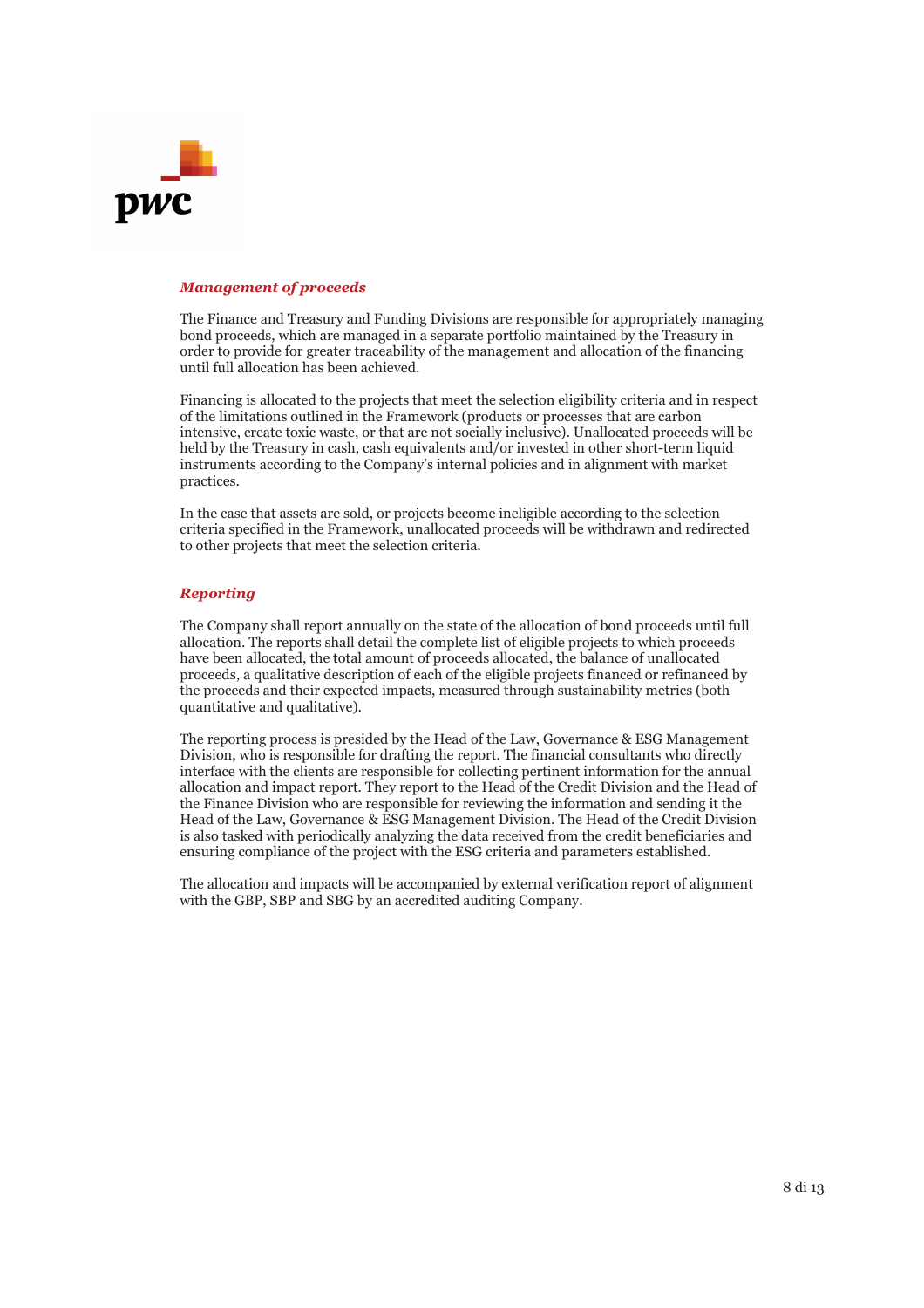

### *Sustainability strategy, governance and performance of the issuer*

The Framework seeks to channel financing into projects that generate positive impacts on the community and the environment, specifically in terms of reducing  $CO<sub>2</sub>$  emissions, instilling practices related to circular economy and promoting social development.

The objectives of the Sustainability Bond Framework are consistent with the Company's approach to sustainability, in that the Company has made commitments and set objectives in such areas which are directly supported and addressed by the documentation received. The Company has established commitments, both internally and externally, in areas such as:

- provision and consumption of renewable energy
- x spread of sustainability mobility practices
- promotion of biodiversity
- Company communications with stakeholders
- x promotion of a sustainable economy and provision of sustainable financial products by the Company
- adoption of waste and recycling measures within the Company
- integration of ESG considerations into the Company's governance structure

It has invested significantly in implementing initiatives aimed at improving its sustainability performance in regard to these areas of commitment, bringing many to fruition while others remain in progress.

The Framework also establishes clear governance of the process for issuing a Sustainability Bond, as described in the "Project evaluation and selection" section of this document. The governance structure provided for by the Framework, and individual corporate departments that the structure involves, is designed to ensure that the proceeds obtained through the issuance of Sustainability Bonds are used to finance projects that are in line with the strategic objectives of the Framework and thus also the Corporate Business Plan.

Furthermore, the structure laid out in the Framework is coherent with the corporate governance structure of the Company, which is made up of the Board of Directors and Board of Statutory Auditors. The former is responsible for managing and identifying the strategic direction of the Company, while the latter provides for the tasks defined by the Circular of the Bank of Italy no. 285/2013. In addition, in accordance with the best practices defined by the Bank of Italy, the Board of Statutory Auditors performs the function of Supervisory Body pursuant to Legislative Decree no. 231/2001, ensuring that the activities of the Company are conducted appropriately.

In terms of sustainability performance, Cassa Centrale Raiffeisen dell'Alto Adige S.p.A. seeks to significantly contribute to the growth and development of the local economy and environment through the granting of credit and the disbursement of loans, incentivizing requests that provide for social or environmental benefits. To that extent, the Company has expanded its offering with sustainable loans,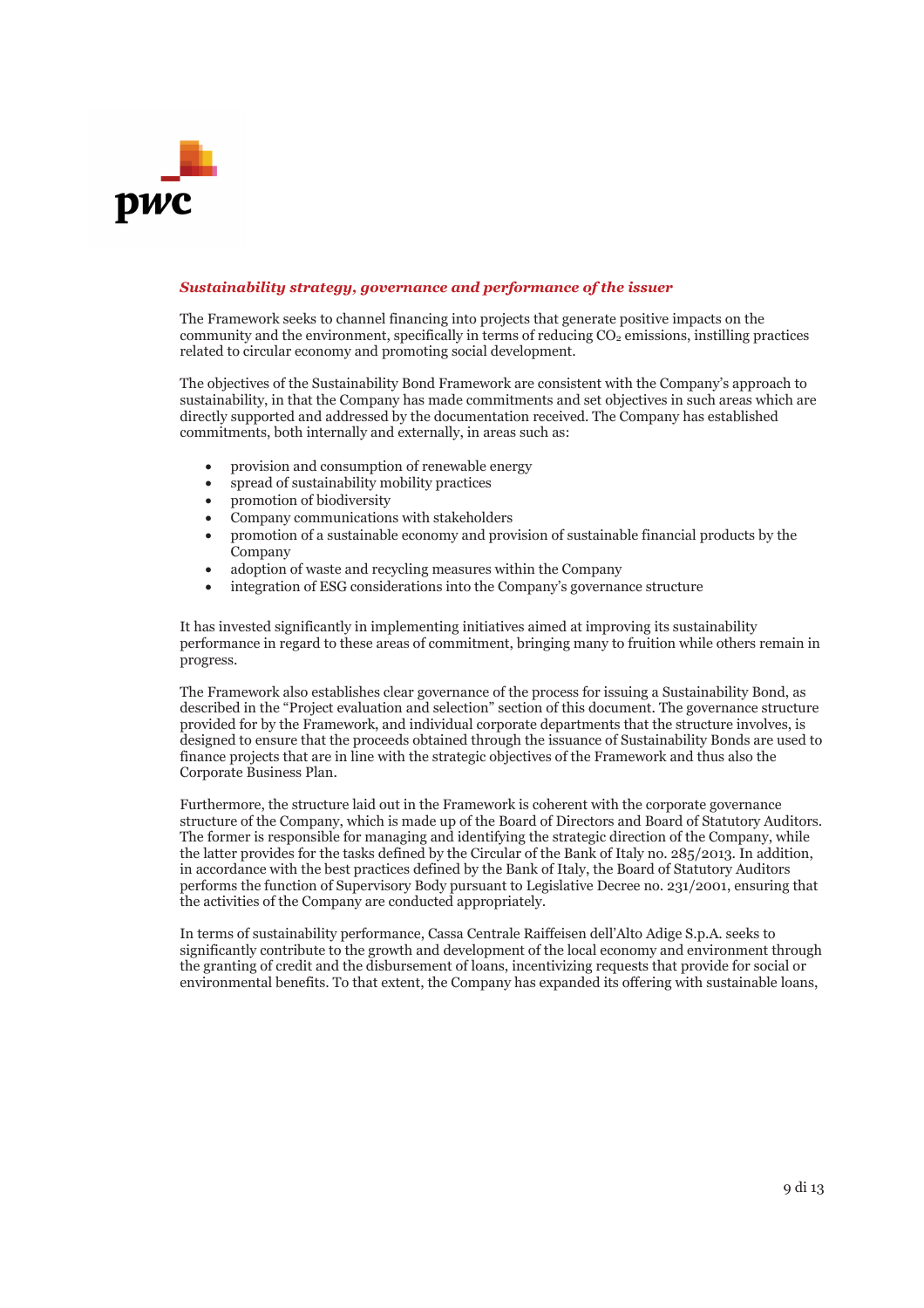

choosing to engage specifically the renewable energy sector to the extent that the renewable energy sector amounted nearly one sixth of its total credit volume<sup>1</sup>.

### *Sustainability risk management in relation to the use of proceeds*

While the Framework aims to direct funding towards eligible projects and activities generating positive environmental and social impacts, it should be noted that these environmental and social projects areas convey specific risks to the Company and financial backers. Through its Internal Control Function, the Company monitors the key risks associated with bond issuance. These include financial/business risks, such as the risk of providing financial products or services that do not fit the clients' expectations or desired risk profile, as well as key environmental and social risks associated with the eligible projects. Those risks are primarily related to compliance and company reputation, such as in the case that projects financed with bond proceeds generate an adverse environmental impact.

The Internal Control Function, together with the Head of the MiFID Compliance Division, ensures compliance with relevant norms and regulations at every step of issuance of the Sustainability Bonds through formal consultation. In addition, the Internal Control Function and the MiFID Compliance Division provide reports on compliance related risks to the Board of Directors on a quarterly basis.

The Company is able to mitigate environmental and social risks by formalizing related processes and procedures, such as its Credit Policy, Policy on Project Financing, Sustainability Policy and Code of Ethics. At the same time, the Company implements activities such as due diligence analyses for all potential projects prior to selection as well as specialized training sessions for the Board Members, Management involved in Sustainability Bond issuance, and financial consultants who interface directly with the clients.

### *Impact and Benefits of the Use of proceeds*

The Company's SBF establishes the type of projects that are eligible for financing or refinancing, all of which must work toward achieving the Company's overarching goals of instilling practices related to circular economy, reducing  $CO<sub>2</sub>$  emissions, and promoting social development. The expected impacts and benefits generated by each type of project are correlated to Sustainable Development Goals, as reported in the table below:

*<sup>1</sup> Cassa Centrale Raiffeisen dell'Alto Adige Non Financial Disclosure 2019 page 68*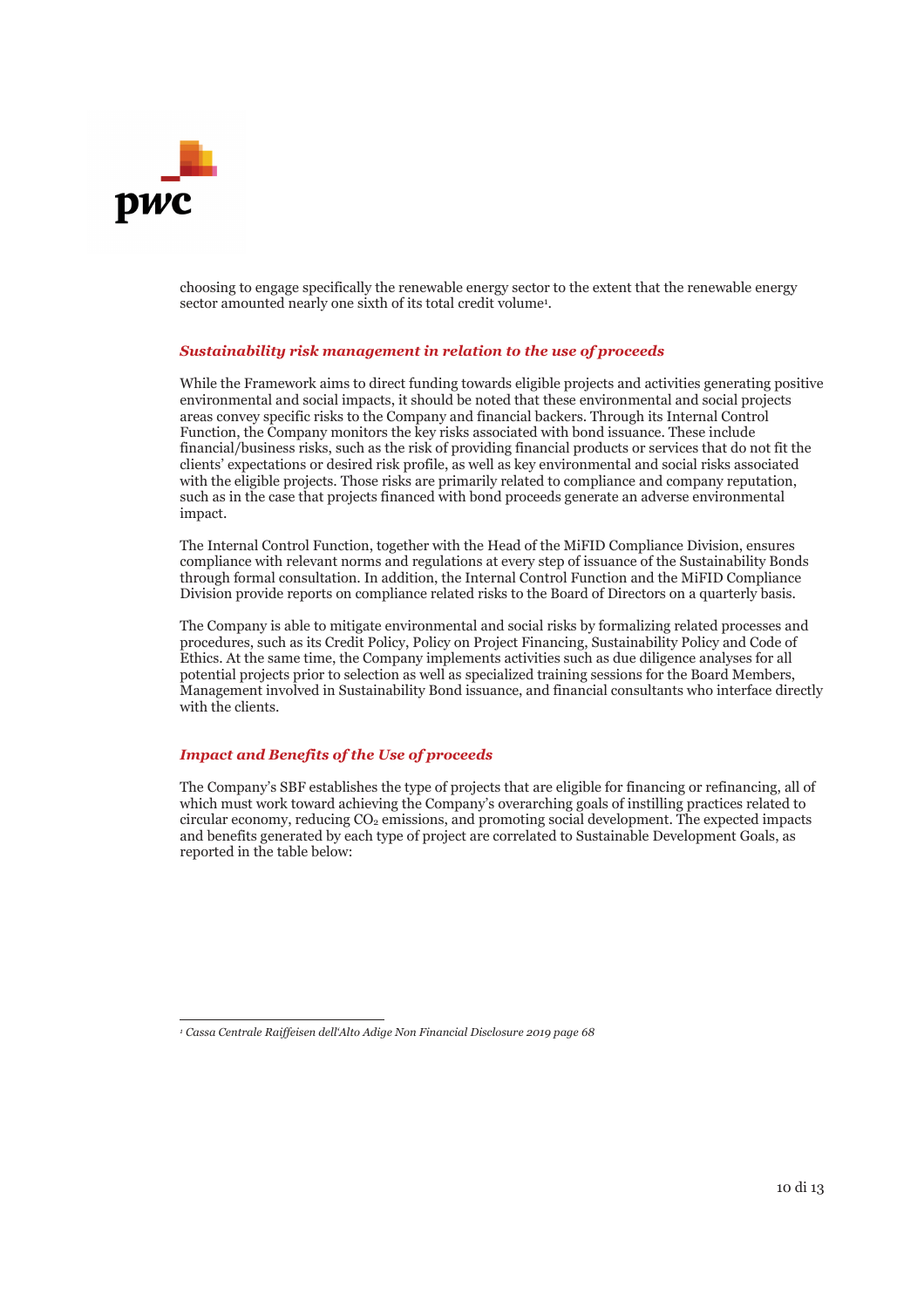

### *Alignment with/contribution to SDGs*

*The Sustainable Development Goals (SDGs), published in the United Nations Agenda for Sustainable Development in September 2015, seek to promote global sustainable development through the achievement of specific targets by the year 2030. This Sustainability Bond Framework seeks to advance achievement of the SDGs through financing the eligible projects as follows:* 

| Use or proceeds category                                                                         | <b>SDG</b>                                                                                                                                         |
|--------------------------------------------------------------------------------------------------|----------------------------------------------------------------------------------------------------------------------------------------------------|
| Eco-efficient and/or circular economy adapted products,<br>production technologies and processes | 12 AESPONSIBLE<br>AND PRODUCTION<br>QC                                                                                                             |
| <b>Renewable energy</b>                                                                          | 13 REMARK<br>12 RESPONSIBLE<br>AND PRODUCTION<br><b>CLEAN ENERGY</b><br>美<br><b>C</b><br><b>CO</b>                                                 |
| Pollution prevention and control                                                                 | $\infty$                                                                                                                                           |
| <b>Clean transportation</b>                                                                      | $13 \; \mathrm{\mu m}$<br><b>CLEAN ENERGY</b><br>$\frac{1}{2}$<br>$\bullet$                                                                        |
| Sustainable water and wastewater management                                                      | <b>6</b> CLEAN WATER<br>۵                                                                                                                          |
| <b>Environmentally sustainable management of living natural</b><br>resources and land use        | 13 GENATE<br><b>15 акме</b><br>$2 \frac{RRO}{HOMGB}$<br>32<br>$\bullet$                                                                            |
| <b>Energy efficiency</b>                                                                         | AFFOREMBLE AN<br>9 MOUSTRY, IMMOVATION<br>13 GUNATE<br>美<br>♣<br><b>C</b>                                                                          |
| <b>Climate change adaptation</b>                                                                 | 10 NEOGRAPHIES<br>13 GUMATE<br>17 PARTNERSHIPS<br>❀<br>$\leftarrow$                                                                                |
| <b>Access to essential services</b>                                                              | 3 GOOD HEALTH<br>10 REDUCED<br>11 SUSTAINABLE CITY<br>$180$ power $r$<br>$\sqrt{\bullet}$<br><b>A. PAR</b><br>$4 \equiv 8$                         |
| Affordable basic infrastructure                                                                  | 3 SODO HEALTH<br><b>10 REQUIRES</b><br>$110$ rowary<br><b>11 SUSTAINABLE CITY</b><br><b>Allel</b><br>$-\sqrt{\bullet}$<br><b>A: Print</b><br>KID K |
| <b>Employment generation</b>                                                                     | 8 DECENT WORK AND<br>$110$ rowary<br><b>Avenue</b><br>m                                                                                            |
| Socioeconomic advancement and empowerment                                                        | 8 DECENT MORK AND<br>10 REDUCED<br>$180$ PDVERTY<br><b>A</b> xterior<br>4 = >                                                                      |

Through correlation provided by the Framework, it is possible see the ways in which channeling financing to the different eligible project categories may contribute to the Sustainable Development Goals.

Sustainability has become a topic of interest in the Financial Sector, with principles of sustainability increasingly integrated into financial practices. In fact, according to the research conducted by International Capital Market Association and Standard&Poor Global, green bonds alone mobilized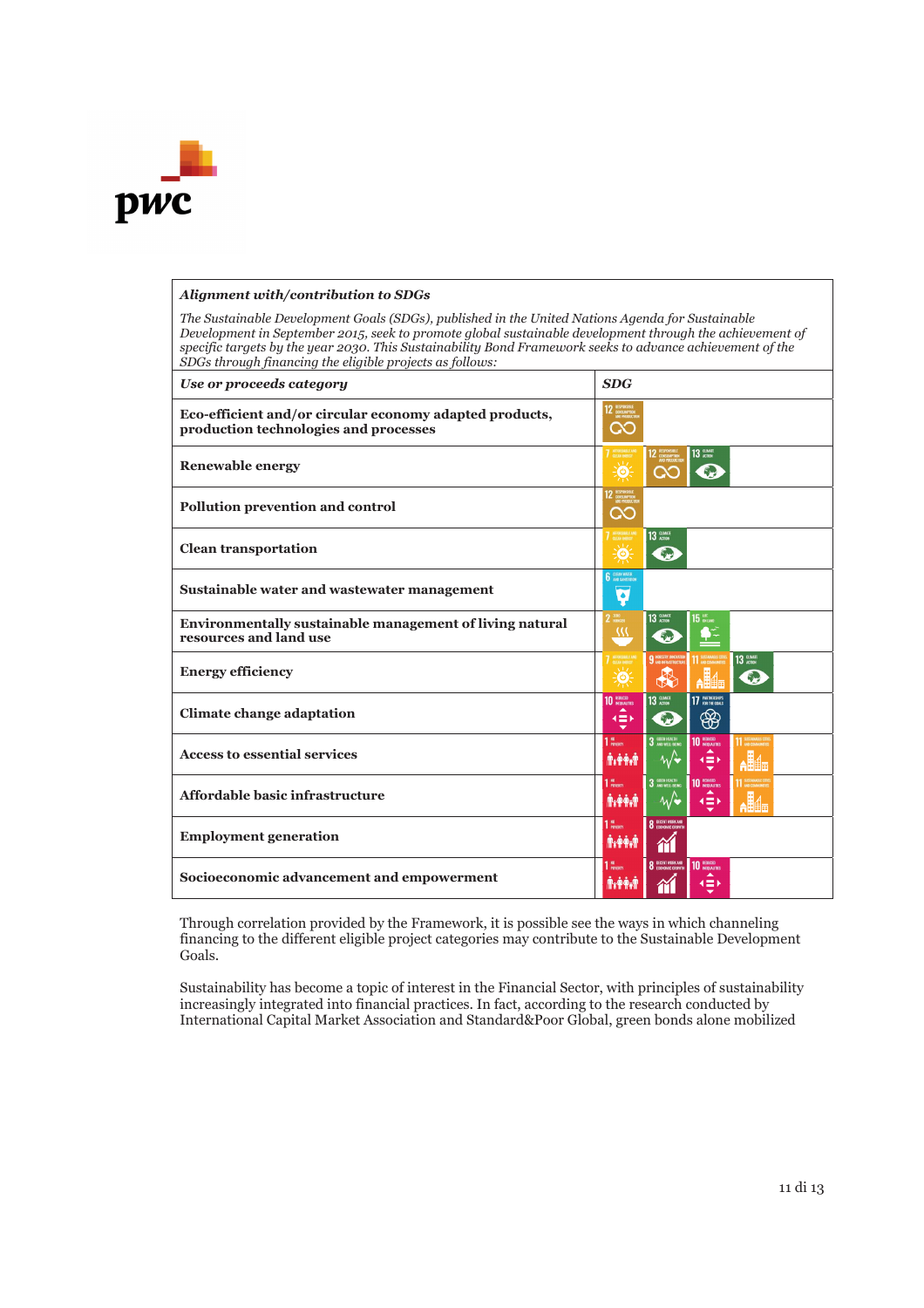

more than \$167 billion for environmental projects in 20182, and more funding is sure to be required as national economies begin transitioning to low carbon economic models and positioning themselves to create long-term economic value, while also providing social utility and/or promoting environmental stewardship. The type of eligible projects selected for financing or refinancing according to the Framework and the eventual issuance of Sustainability Bonds ensures that the Company will actively and impactfully contribute to that end.

In that regard, the metrics selected by the Company to monitor the progress of the project as well as their impact on the community and environment, are coherent with the types of projects considered by the Framework. The Company has developed a template to collect information related to the indicators used to monitor the progress and impact of the specific projects financed or refinanced based on the ICMA's suggested indicators provided for each eligible project category, publicly available on its website. The template will be administered by the project managers near the end of each fiscal year when the Legal, Governance and ESG Management Division begins preparing the annual impact report.

*<sup>2</sup> De La Gorce, Noemie. "Green Finance: Modest 2018 Growth Masks Strong Market Fundamentals For 2019." Standard&Poor Global, ICMA Research Centre, 2019.*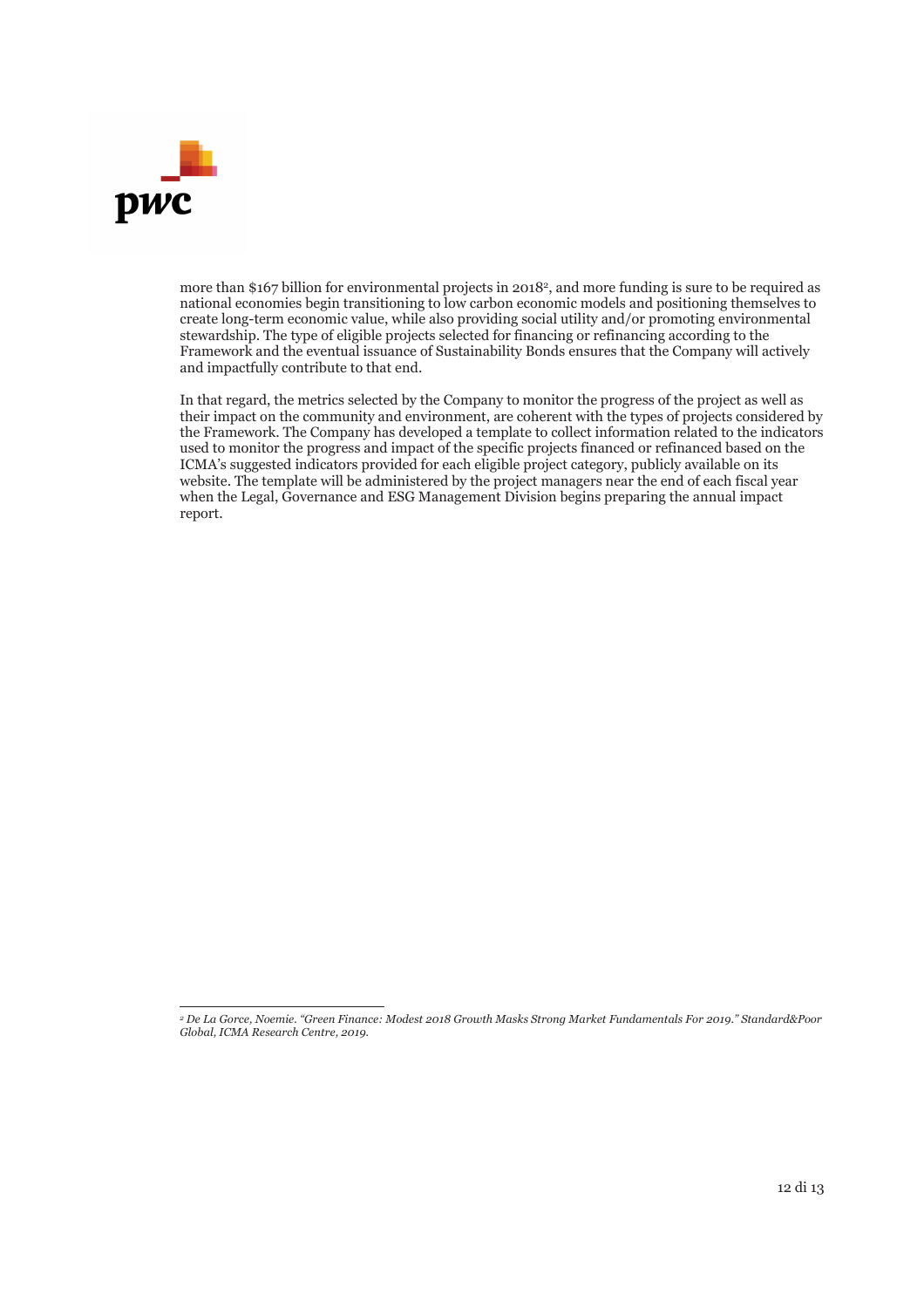

### *Conclusion*

Based on the work performed on the assessment of the Framework's alignment with the Principles, as provided by ICMA, nothing has come to our attention that causes us to believe that the Sustainability Bond Framework of Cassa Centrale Raiffeisen dell'Alto Adige S.p.A. has not been prepared, in all material respects, in alignment with the Green Bond Principles, the Social Bond Principles and the Sustainability Bond Guidelines issued by the ICMA, as stated in the Sustainability Bond Framework.

In assessing the alignment of the issuer's sustainability strategy and performance, nothing has come to our attention that causes us to believe that the selection of categories deemed eligible for the use of proceeds as well as the Framework's criteria for the evaluation and selection of said eligible projects is incoherent with the Company's strategic objectives and governance in terms of sustainability.

In assessing the alignment of the issuer's sustainability risk management regarding the use of proceeds, nothing has come to our attention that causes us to believe that the risk management system in place does not adequately manage or mitigate the risks associated with the eligible project categories identified in the Framework.

Finally, based on the work performed on the assessment on the credibility and anticipated positive impact of the use of proceeds, nothing has come to our attention that causes us to believe that the expected impacts derived from bond issuance, to finance projects deemed eligible according to the criteria set forth in the Framework, are not credible and impactful.

Turin, 11 December 2020

PricewaterhouseCoopers Advisory SpA

\_\_\_\_\_\_\_\_\_\_\_\_ (Partner)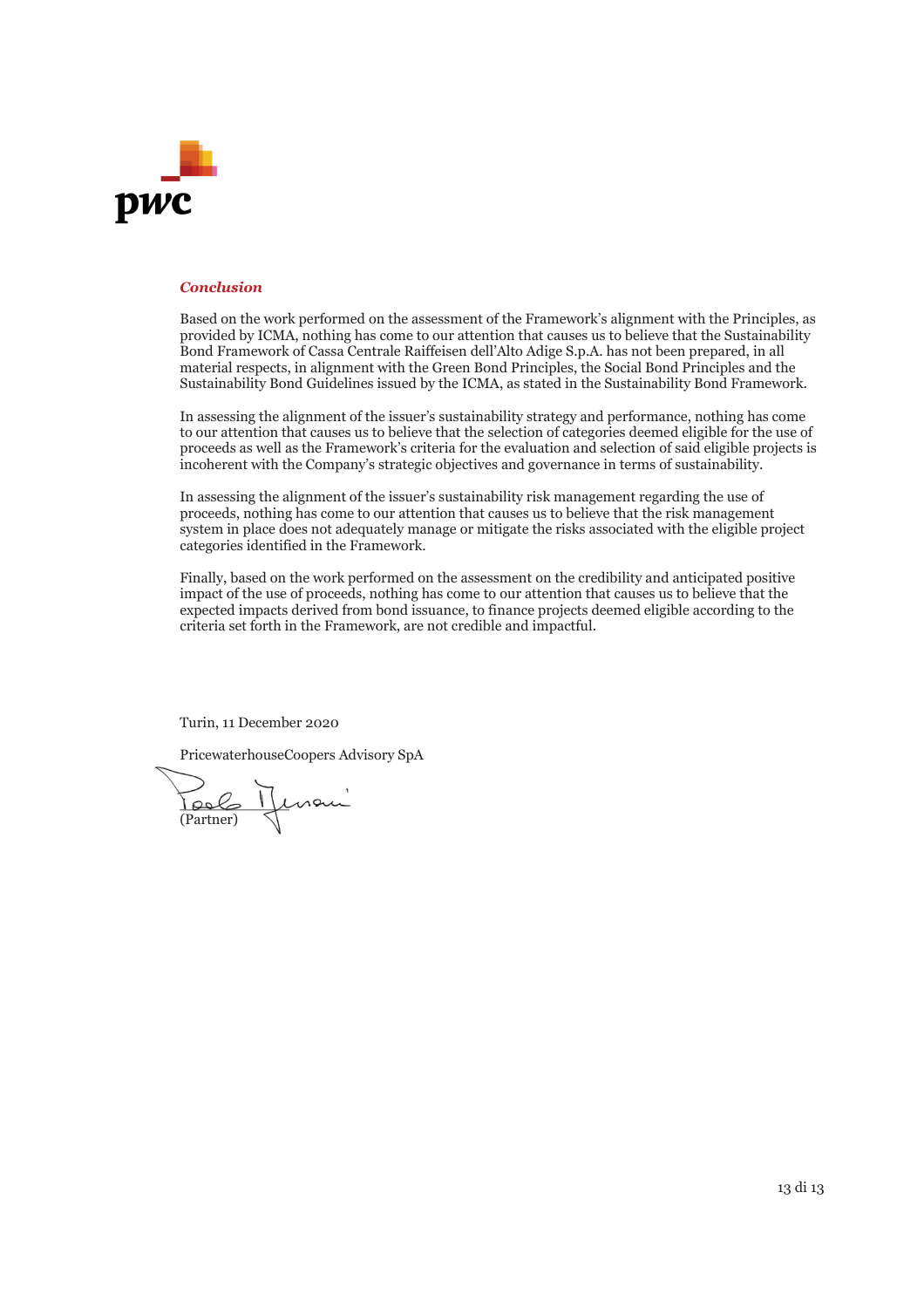# DWC

### *Annex*

### *Summary*

Based on the work performed, nothing has come to our attention that causes us to believe that the Sustainability Bond Framework of Cassa Centrale Raiffeisen dell'Alto Adige S.p.A. has not been prepared, in all material respects, in alignment with the Green Bond Principles, the Social Bond Principles and the Sustainability Bond Guidelines issued by the ICMA. This assessment was based on our understanding of the following elements:

### *Use of proceeds*

The Company determined the Project Categories eligible for financing within the Sustainability Bond Framework in accordance with the Green Bond Principles and Social Bond Principles, and consist of Eco-efficient and/or circular economy adapted products, production technologies and processes, Renewable Energy, Pollution Prevention and Control, Clean Transportation, Sustainable water and wastewater management, Environmentally sustainable management of living natural resources and land use, Energy efficiency, Climate change adaptation, Access to essential services, Affordable basic infrastructure, Employment generation, and Socioeconomic advancement and empowerment.

### *Project evaluation and selection*

The Company has established a structure for the evaluation and selection of eligible projects to be financed or refinanced by bond proceeds. Credit requests to financed or refinanced projects that address sustainability related issues are identified by the Commercial Division, which determines eligibility of potential projects. Once the projects are identified, all relevant information that has been collected is then forwarded to the Head of the Credit Division for review. When the requests for credit have been verified, they are presented to the Board of Directors/Executive Committee.

### *Management of proceeds*

The Finance and Treasury and Funding Divisions are responsible for appropriately managing bond proceeds, which are managed in a separate portfolio maintained by the Treasury in order to provide for greater traceability of the management and allocation of the financing until full allocation has been achieved. Unallocated proceeds will be held by the Treasury in cash, cash equivalents and/or invested in other short-term liquid instruments according to the Company's internal policies and in alignment with market practices.

#### *Reporting*

The reporting process is presided by the Head of the Law, Governance & ESG Management Division. The Company shall report annually on the state of the allocation of bond proceeds until full allocation. The reports shall detail the complete list of eligible projects to which proceeds have been allocated, the total amount of proceeds allocated, the balance of unallocated proceeds, a qualitative description of each of the eligible projects financed/re-financed by the proceeds and their expected impacts, measured through sustainability metrics (both quantitative and qualitative). The allocation and impacts will be accompanied by external verification report of alignment with the GBP, SBP and SBG by an accredited auditing Company.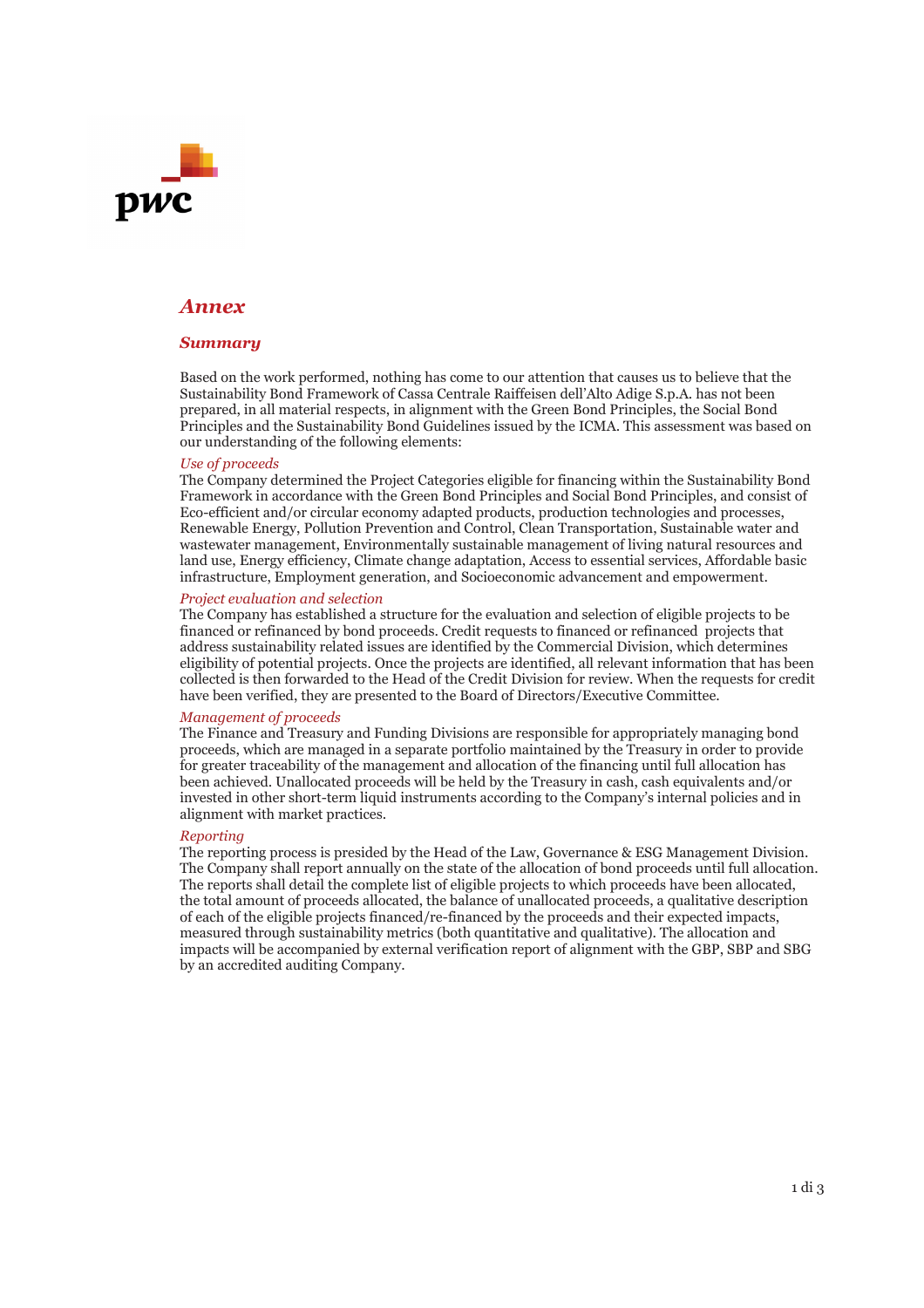

### *Details on the third-party certification schemes referred to by the Company when determining the allocation of proceeds*

| Certification<br>schemes                             | <b>Details</b>                                                                                                                                                                                                                                                                                                                                                                                     |  |  |  |
|------------------------------------------------------|----------------------------------------------------------------------------------------------------------------------------------------------------------------------------------------------------------------------------------------------------------------------------------------------------------------------------------------------------------------------------------------------------|--|--|--|
| Klima Haus                                           | The Klima Haus Agency is a third-party verification agency that certifies the energy<br>efficiency of public and private buildings, whose energy certification has become widely<br>used in the South Tyrol region of Northern Italy.                                                                                                                                                              |  |  |  |
|                                                      | The agency is not involved in the design and/or construction of the property, only in the<br>evaluation of the projects.                                                                                                                                                                                                                                                                           |  |  |  |
|                                                      | The agency provides certification of the building's energy efficiency based on the<br>following process:                                                                                                                                                                                                                                                                                           |  |  |  |
|                                                      | Verification of the building's technical documentation<br>1.                                                                                                                                                                                                                                                                                                                                       |  |  |  |
|                                                      | <b>2.</b> Performance of on-site audits to ensure that building construction/renovation is<br>proceeding according to the project specifications                                                                                                                                                                                                                                                   |  |  |  |
|                                                      | 3. Final verification of the documentation received                                                                                                                                                                                                                                                                                                                                                |  |  |  |
|                                                      | Issuance of the Certification                                                                                                                                                                                                                                                                                                                                                                      |  |  |  |
| Hydropower<br>Sustainability<br><b>Assessment</b>    | The Hydropower Sustainability Assessment Protocol is a framework through which<br>public and private entities may assess actual or potential hydropower development and<br>operation in terms of performance according to various sustainability topics.                                                                                                                                           |  |  |  |
| Protocol                                             | The assessment may be used as a tool to understand the level of risk involved in the<br>actual or potential hydropower projects. The assessments are based on evaluations of<br>objective evidence and is verifiable.                                                                                                                                                                              |  |  |  |
|                                                      | Results of the assessment may be used to inform decisions regarding the eligibility of<br>such projects according to the guidelines for selection established in the Sustainability<br>Bond Framework of Cassa Centrale Raiffeisen dell'Alto Adige S.p.A                                                                                                                                           |  |  |  |
| <b>International</b><br>Finance<br>Corporation (IFC) | The IFC's series of sustainability standards provide a framework through which<br>companies can measure their sustainability performance in key areas so that they may<br>better manage risks related to sustainability.                                                                                                                                                                           |  |  |  |
| Standards                                            | The standards embody the IFC's Policy and Performance Standards on Environmental<br>and Social Sustainability, and IFC's Access to Information Policy, which describe IFC's<br>approach to commitments, roles, and responsibilities related to environmental and social<br>sustainability as well as transparency and good governance practices, especially with<br>regard to investment services. |  |  |  |
|                                                      | The sustainability standards seek to provide guidance to companies on identifying,<br>avoiding, mitigating and managing risks and impacts, in order to conduct business in a<br>more sustainable way.                                                                                                                                                                                              |  |  |  |
|                                                      | The standards are also applicable to specific direct investments such as project finance,<br>enhancing risk management and providing a more attractive investment opportunity.                                                                                                                                                                                                                     |  |  |  |
| <b>B-Corp</b><br>Certification                       | Certified B-Corp companies are those that take part in the global B-Corp movement,<br>which aims to spread the internalization of more conscientious business practices in<br>terms of Corporate Citizenship.                                                                                                                                                                                      |  |  |  |
|                                                      | The mission of certified B Corps is to seek not only profit but to continually improve their<br>positive impact on employees, the communities in which they operate, the environment<br>and their relations with all other stakeholders.                                                                                                                                                           |  |  |  |
|                                                      | Certified B-Corp companies voluntarily and formally choose to integrate the production                                                                                                                                                                                                                                                                                                             |  |  |  |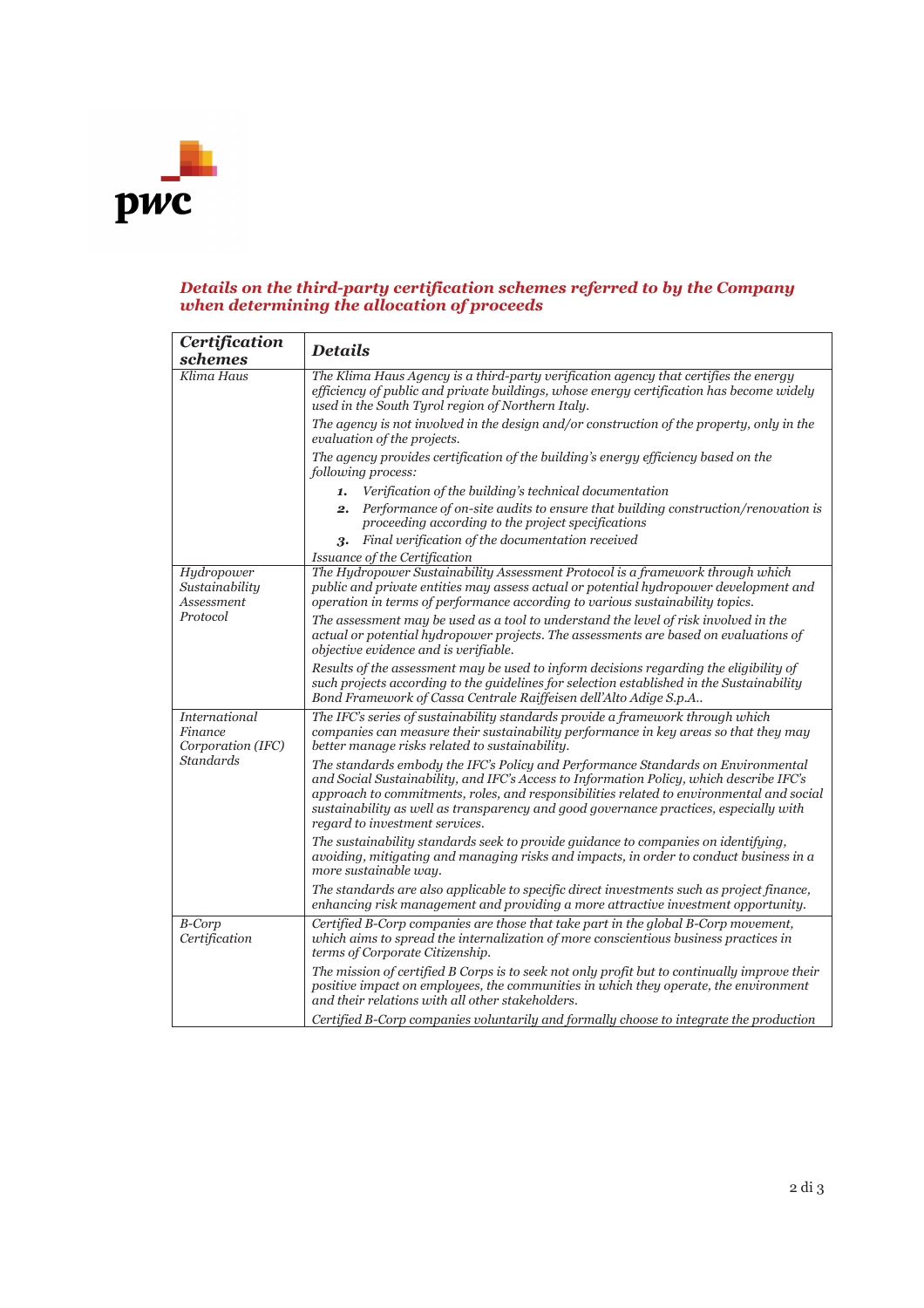

| Certification<br>schemes | <b>Details</b>                                                                                         |
|--------------------------|--------------------------------------------------------------------------------------------------------|
|                          | of social and environmental benefits into their business strategies, while still achieving<br>profits. |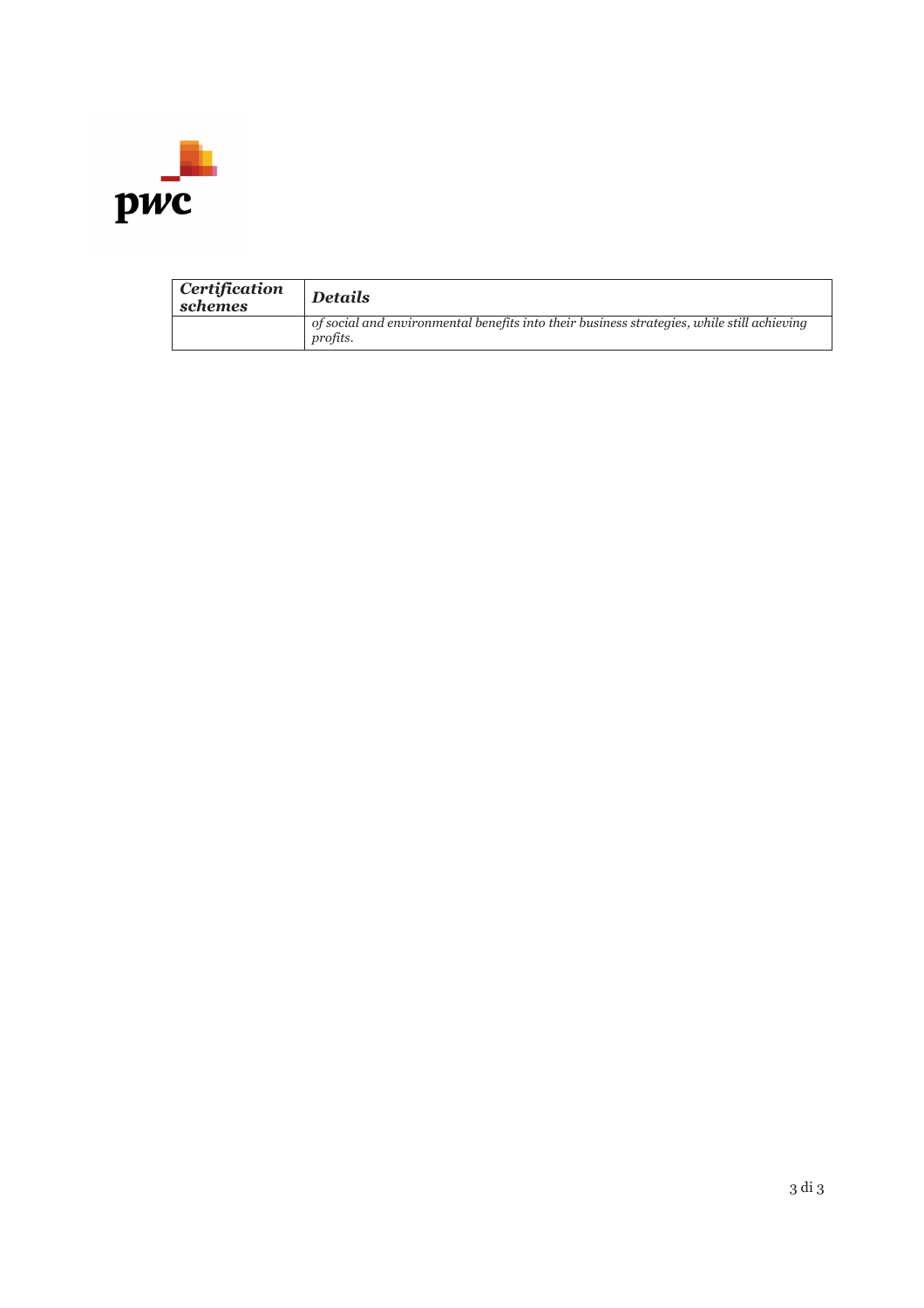

## **Sustainability Bond / Sustainability Bond Programme**

### **External Review Form**

### **Section 1. Basic Information**

**Issuer name: Cassa Centrale Raiffeisen dell'Alto Adige S.p.A. Sustainability Bond ISIN or Issuer Sustainability Bond Framework Name, if applicable***: Regolamento per l'emissione di obbligazioni conformi ai criteri ESG* **Independent External Review provider's name: PricewaterhouseCoopers Advisory SpA Completion date of this form:** *11/12/2020* **Publication date of review publication:** 

### **Section 2. Review overview**

### **SCOPE OF REVIEW**

*The following may be used or adapted, where appropriate, to summarise the scope of the review.* 

The review assessed the following elements and confirmed their alignment with the GBPs and the SBPs:

| $\boxtimes$ | Use of Proceeds        | $\boxtimes$ Process for Project Evaluation and Selection |
|-------------|------------------------|----------------------------------------------------------|
| 区           | Management of Proceeds | $\boxtimes$ Reporting                                    |

### **ROLE(S) OF INDEPENDENT EXTERNAL REVIEW PROVIDER**

| 冈      | Second Party Opinion    | $\Box$ Certification  |
|--------|-------------------------|-----------------------|
|        | $\Box$ Verification     | $\Box$ Scoring/Rating |
| $\Box$ | Other (please specify): |                       |

*Note: In case of multiple reviews / different providers, please provide separate forms for each review.* 

### **EXECUTIVE SUMMARY OF REVIEW and/or LINK TO FULL REVIEW** *(if applicable)*

Based on the work performed, nothing has come to our attention that causes us to believe that the Sustainability Bond Framework of Cassa Centrale Raiffeisen dell'Alto Adige S.p.A. has not been prepared, in all material respects, in alignment with the four elements of the Green Bond Principles, the Social Bond Principles and the Sustainability Bond Guidelines issued by the ICMA. This assessment was based on our understanding of the following elements:

### *Use of proceeds*

The Company determined the Project Categories eligible for financing within the Sustainability Bond Framework in accordance with the Green Bond Principles and Social Bond Principles, and consist of Ecoefficient and/or circular economy adapted products, production technologies and processes, Renewable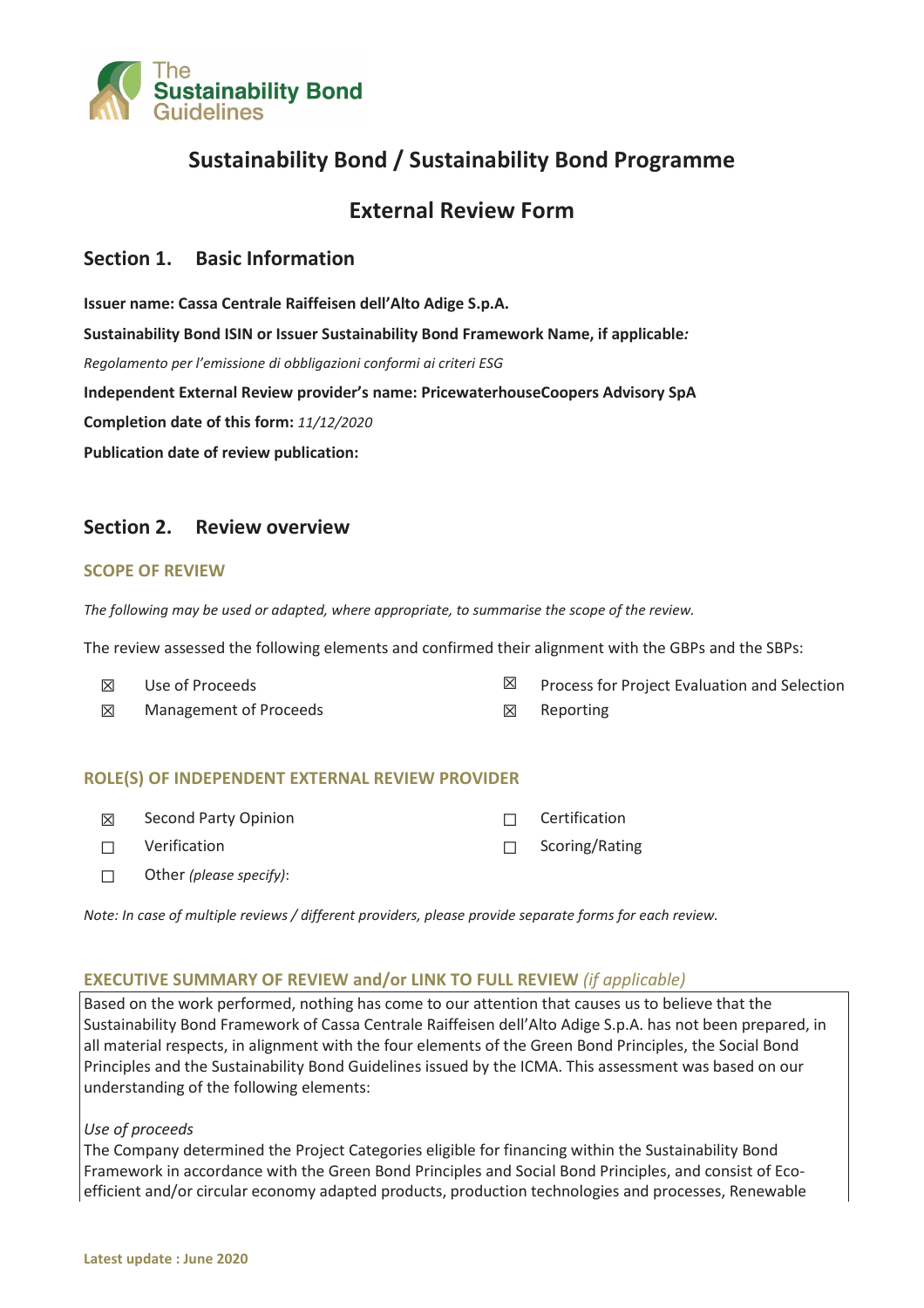Energy, Pollution Prevention and Control, Clean Transportation, Sustainable water and wastewater management, Environmentally sustainable management of living natural resources and land use, Energy efficiency, Climate change adaptation, Access to essential services, Affordable basic infrastructure, Employment generation, and Socioeconomic advancement and empowerment.

### *Project evaluation and selection*

The Company has established a structure for the evaluation and selection of eligible projects to be (re)financed by bond proceeds. Credit requests to (re)finance projects that address sustainability related issues are identified by the Commercial Division, which determines eligibility of potential projects. Once the projects are identified, all relevant information that has been collected is then forwarded to the Head of the Credit Division for review. When the requests for credit have been verified, they are presented to the Board of Directors/Executive Committee.

### *Management of proceeds*

The Finance and Treasury and Funding Divisions are responsible for appropriately managing bond proceeds, which are managed in a separate portfolio maintained by the Treasury in order to provide for greater traceability of the management and allocation of the financing until full allocation has been achieved. Unallocated proceeds will be held by the Treasury in cash, cash equivalents and/or invested in other shortterm liquid instruments according to the Company's internal policies and in alignment with market practices.

### *Reporting*

The reporting process is presided by the Head of the Law, Governance & ESG Management Division. The Company shall report annually on the state of the allocation of bond proceeds until full allocation. The reports shall detail the complete list of eligible projects to which proceeds have been allocated, the total amount of proceeds allocated, the balance of unallocated proceeds, a qualitative description of each of the eligible projects financed/re-financed by the proceeds and their expected impacts, measured through sustainability metrics (both quantitative and qualitative). The allocation and impacts will be accompanied by external verification report of alignment with the GBP, SBP and SBG by an accredited auditing Company.

### **Section 3. Detailed review**

*Reviewers are encouraged to provide the information below to the extent possible and use the comment section to explain the scope of their review.* 

### **1. USE OF PROCEEDS**

### **Overall comment on section** *(if applicable)***:**

As per the type of projects which may be financed by bond proceeds, the Sustainability Bond Framework specifies that the proceeds of the bonds will be used to work towards achieving the objectives of establishing principles of a circular economy, reducing the amount of  $CO<sub>2</sub>$  emitted into the atmosphere and promoting social development.

### **Use of proceeds categories as per GBP:**

- $\boxtimes$  Renewable energy  $\boxtimes$  Energy efficiency
- 
- $\Box$  Terrestrial and aquatic biodiversity conservation
- 
- $\boxtimes$  Pollution prevention and control  $\boxtimes$  Environmentally sustainable management of living natural resources and land use
	- $\boxtimes$  Clean transportation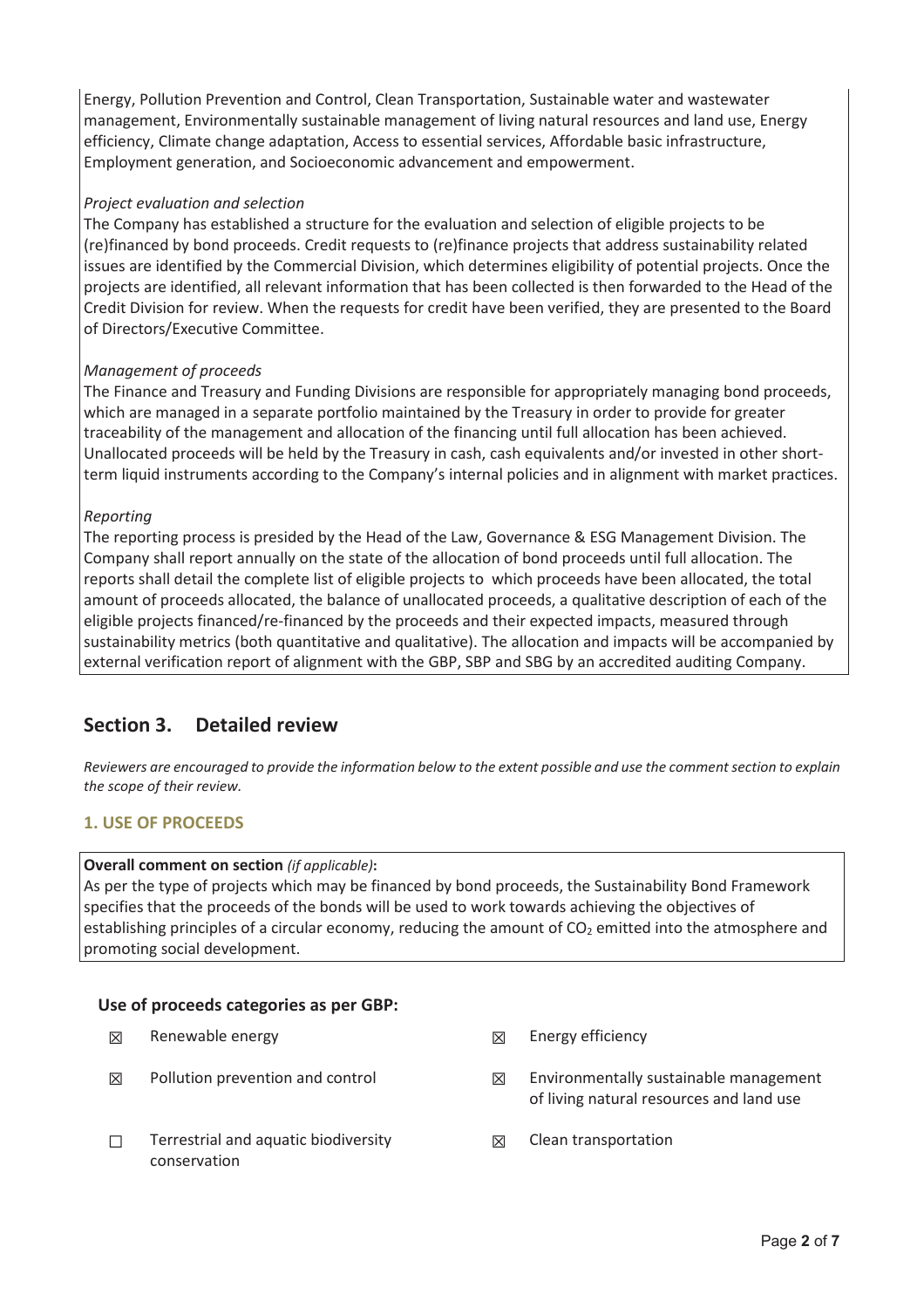- $\boxtimes$  Sustainable water and wastewater management  $\boxtimes$  Climate change adaptation
- $\boxtimes$  Eco-efficient and/or circular economy adapted products, production technologies and processes  $\boxtimes$  Green buildings
- $\Box$  Unknown at issuance but currently expected to conform with GBP categories, or other eligible areas not yet stated in GBPs տ Other *(please specify)*:

If applicable please specify the environmental taxonomy, if other than GBPs:

### **Use of proceeds categories as per SBP:**

| 冈      | Affordable basic infrastructure                                                                                                 | ⊠ | Access to essential services                                                                                                   |
|--------|---------------------------------------------------------------------------------------------------------------------------------|---|--------------------------------------------------------------------------------------------------------------------------------|
|        | Affordable housing                                                                                                              | 冈 | Employment generation / programs<br>designed to prevent and/or alleviate<br>unemployment stemming from<br>socioeconomic crises |
|        | Food security and sustainable food systems                                                                                      | ⊠ | Socioeconomic advancement and<br>empowerment                                                                                   |
| $\Box$ | Unknown at issuance but currently expected<br>to conform with SBP categories, or other<br>eligible areas not yet stated in SBPs |   | Other (please specify):                                                                                                        |

If applicable please specify the social taxonomy, if other than SBPs:

### **Target populations:**

| $\Box$ Living below the poverty line          | $\Box$ Excluded and/or marginalised populations and<br>/or communities                        |
|-----------------------------------------------|-----------------------------------------------------------------------------------------------|
| $\boxtimes$ People with disabilities          | $\boxtimes$ Migrants and /or displaced persons                                                |
| ⊠ Undereducated                               | $\boxtimes$ Underserved, owing to a lack of quality access<br>to essential goods and services |
| ⊠ Unemployed                                  | $\Box$ Women and/or sexual and gender minorities                                              |
| $\Box$ Aging populations and vulnerable youth | $\boxtimes$ Other vulnerable groups, including as a result<br>of natural disasters            |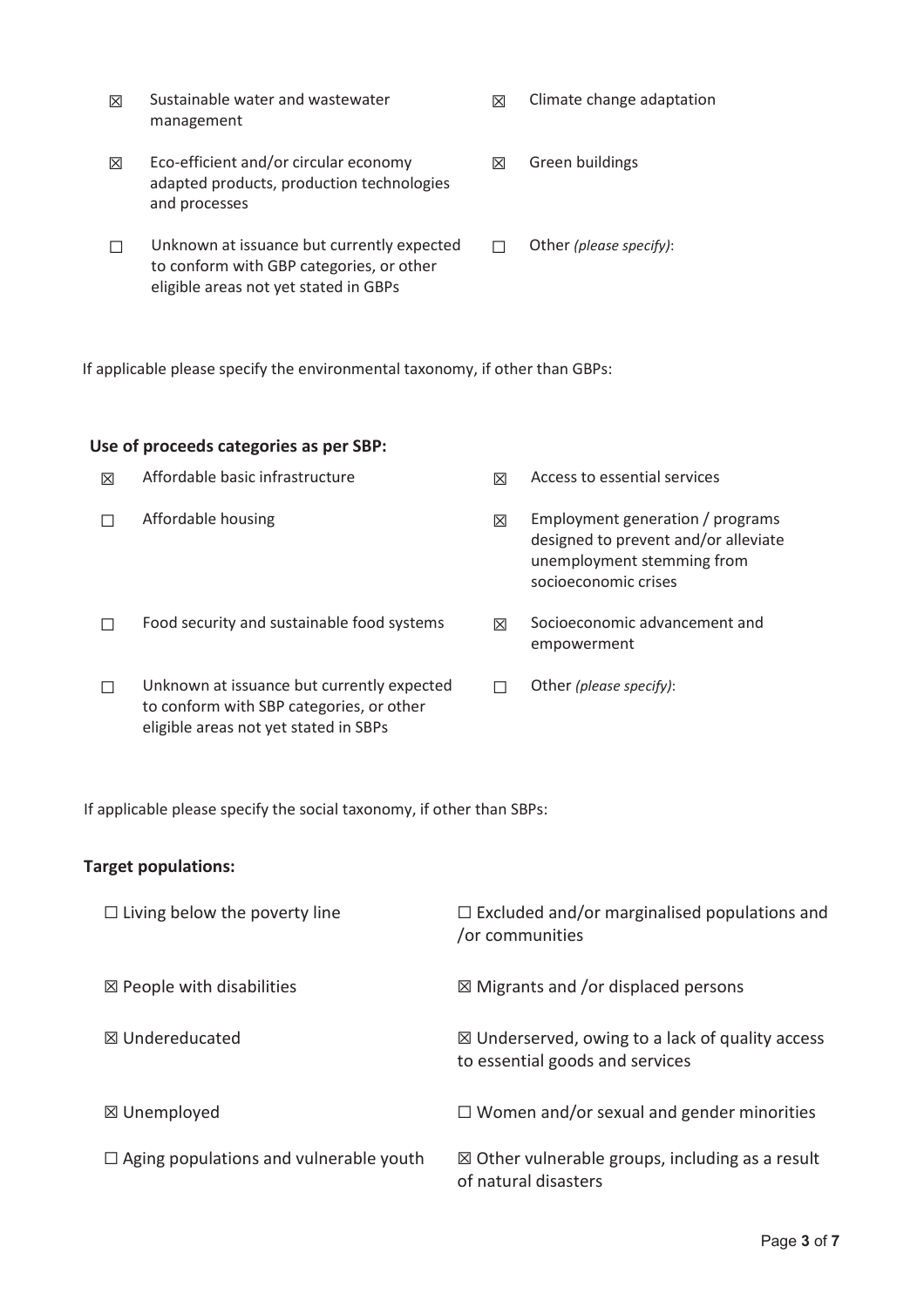### **2. PROCESS FOR PROJECT EVALUATION AND SELECTION**

### **Overall comment on section** *(if applicable)***:**

The Company has established a structure for the evaluation and selection of eligible projects to be (re)financed by bond proceeds. Credit requests to (re)finance projects that address sustainability related issues are identified by the Commercial Division, which is tasked with determining eligibility of potential projects by taking into consideration a mix of financial and technical factors according to the categories listed above, as well as the potential benefits that the projects would provide. Once the projects are identified, all relevant information that has been collected is then forwarded to the Head of the Credit Division for review.

When the requests for credit have been verified according to ESG criteria and subsequently classified as compliant with these criteria. These requests are then presented to the Board of Directors/Executive Committee. When the selected projects are approved, the Credit Division establishes a special register in which all the details pertaining to the projects are entered.

### **Evaluation and selection**

- $\boxtimes$  Credentials on the issuer's social and green objectives  $\boxtimes$  Documented process to determine that projects fit within defined categories  $\boxtimes$  Defined and transparent criteria for projects eligible for Sustainability Bond proceeds  $\boxtimes$  Documented process to identify and manage potential ESG risks associated with the project  $\Box$  Summary criteria for project evaluation and selection publicly available տ Other *(please specify):* **Information on Responsibilities and Accountability**   $\Box$  Evaluation / Selection criteria subject to **⊠** In-house assessment
	- external advice or verification տ Other *(please specify)*:

### **3. MANAGEMENT OF PROCEEDS**

### **Overall comment on section** *(if applicable)***:**

The Finance and Treasury and Funding Divisions are responsible for appropriately managing bond proceeds, which are managed in a separate portfolio maintained by the Treasury in order to provide for greater traceability of the management and allocation of the financing until full allocation has been achieved. Unallocated proceeds will be held by the Treasury in cash, cash equivalents and/or invested in other shortterm liquid instruments according to the Company's internal policies and in alignment with market practices.

### **Tracking of proceeds:**

- $\boxtimes$  Sustainability Bond proceeds segregated or tracked by the issuer in an appropriate manner
- $\Box$  Disclosure of intended types of temporary investment instruments for unallocated proceeds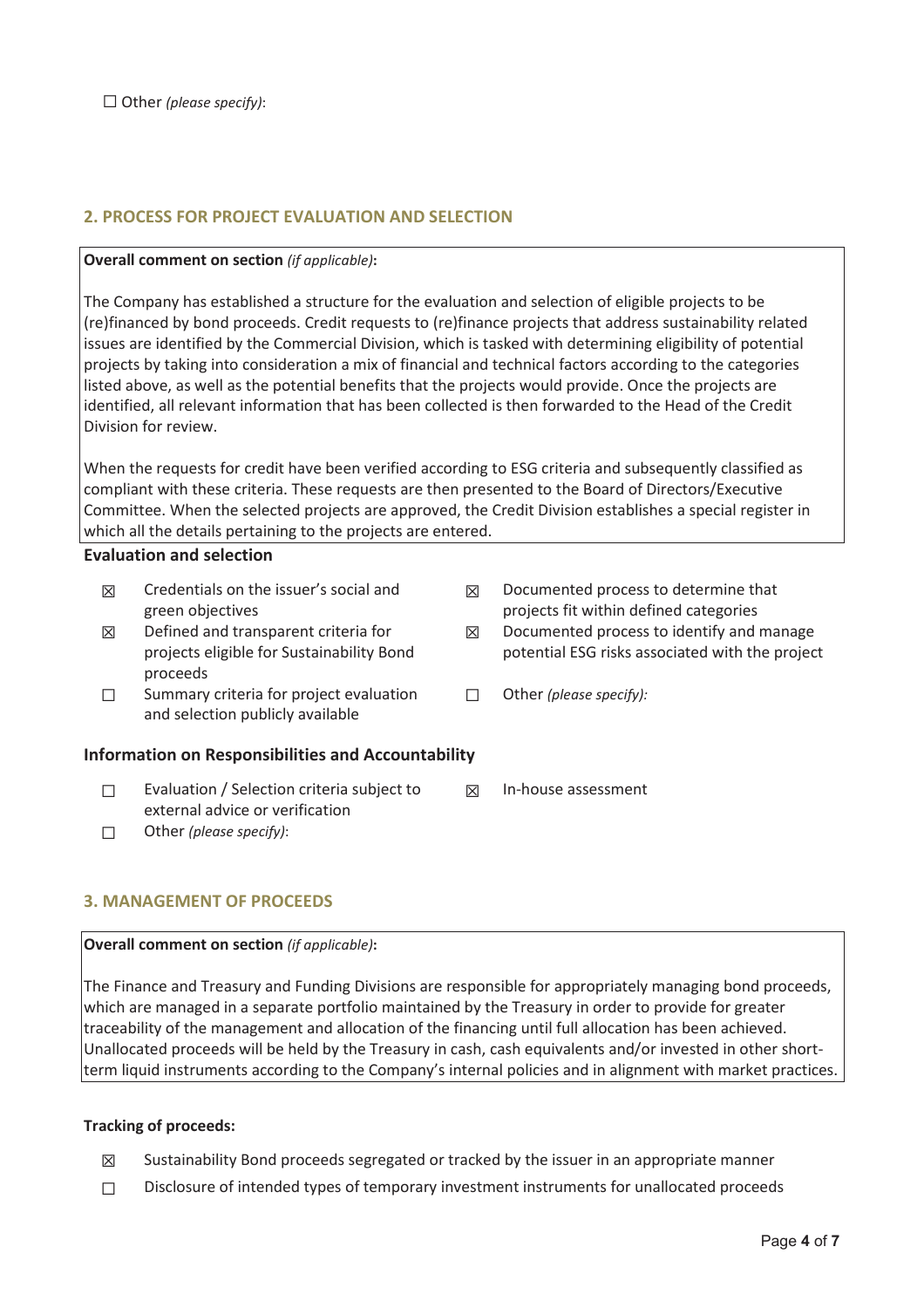տ Other *(please specify)*:

### **Additional disclosure:**

- $\Box$  Allocations to future investments only  $\Box$  Allocations to both existing and future
- 
- $\Box$  Disclosure of portfolio balance of unallocated proceeds
- investments
- $\Box$  Allocation to individual disbursements  $\Box$  Allocation to a portfolio of disbursements
	- տ Other *(please specify)*:

### **4. REPORTING**

### **Overall comment on section** *(if applicable)***:**

The reporting process is presided by the Head of the Law, Governance & ESG Management Division. The Company shall report annually on the state of the allocation of bond proceeds until full allocation. The reports shall detail the complete list of eligible projects to which proceeds have been allocated, the total amount of proceeds allocated, the balance of unallocated proceeds, a qualitative description of each of the eligible projects financed/re-financed by the proceeds and their expected impacts, measured through sustainability metrics (both quantitative and qualitative). The allocation and impacts will be accompanied by external verification report of alignment with the GBP, SBP and SBG by an accredited auditing Company.

### **Use of proceeds reporting:**

| 区 | Project-by-project                          | П           | On a project portfolio basis                              |
|---|---------------------------------------------|-------------|-----------------------------------------------------------|
| П | Linkage to individual bond(s)               | П           | Other (please specify):                                   |
|   | <b>Information reported:</b>                |             |                                                           |
|   | $\Box$ Allocated amounts                    | П           | Sustainability Bond financed share of total<br>investment |
|   | $\Box$ Other (please specify):              |             |                                                           |
|   | <b>Frequency:</b>                           |             |                                                           |
|   | ⊠ Annual                                    | П           | Semi-annual                                               |
|   | $\Box$ Other (please specify):              |             |                                                           |
|   | <b>Impact reporting:</b>                    |             |                                                           |
| 区 | Project-by-project                          | П           | On a project portfolio basis                              |
| П | Linkage to individual bond(s)               | П           | Other (please specify):                                   |
|   | <b>Frequency:</b>                           |             |                                                           |
|   | ⊠ Annual                                    | П           | Semi-annual                                               |
|   | $\Box$ Other (please specify):              |             |                                                           |
|   | Information reported (expected or ex-post): |             |                                                           |
|   | $\boxtimes$ GHG Emissions / Savings         | $\boxtimes$ | <b>Energy Savings</b>                                     |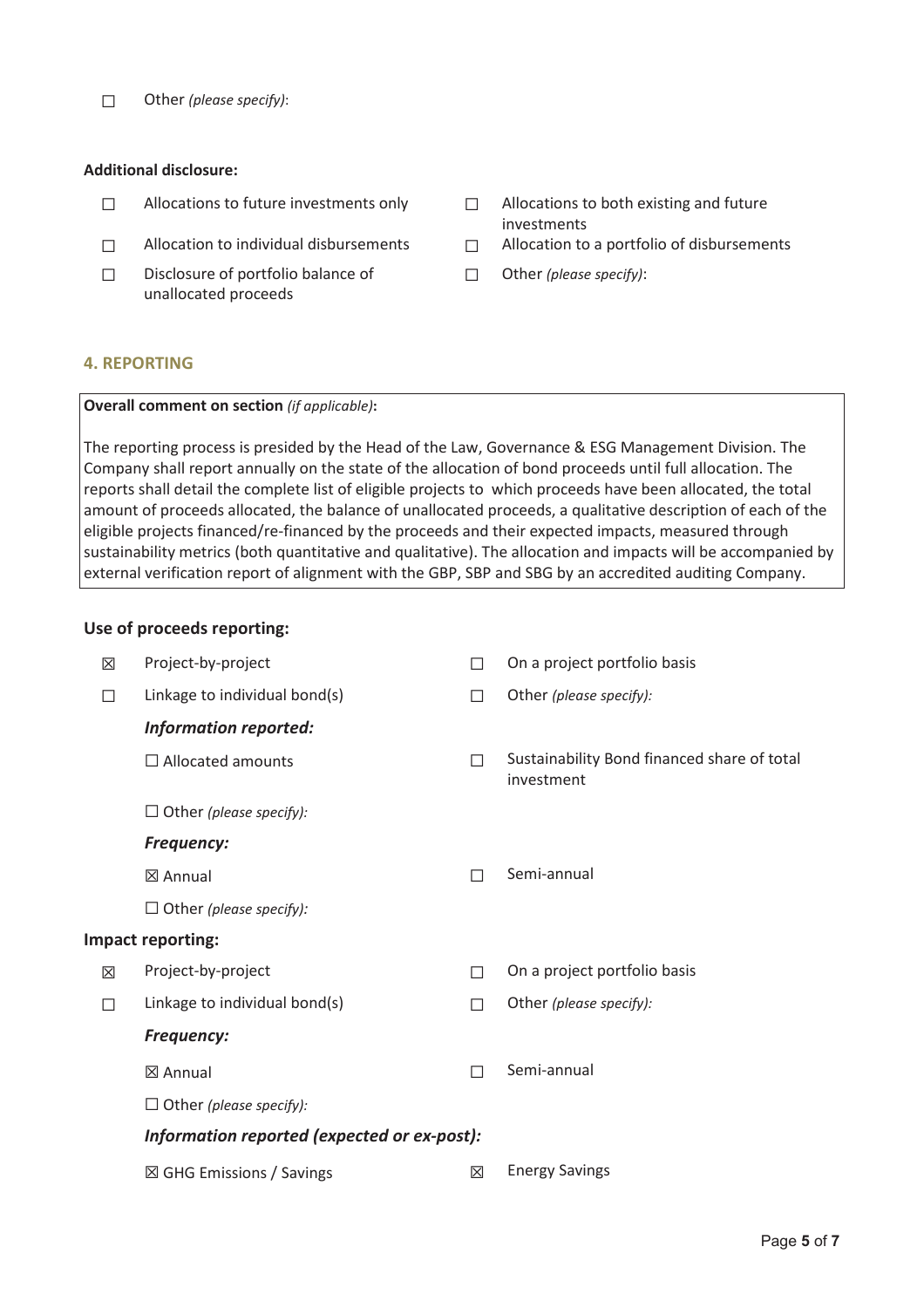$\neg$  Number of beneficiaries

տ Target populations տ Other ESG indicators *(please specify):*

### **Means of Disclosure**

- 
- $\Box$  Information published in financial report  $\boxtimes$  Information published in sustainability report
- $\boxtimes$  Information published in ad hoc documents տ Other *(please specify):*
- տ Reporting reviewed *(if yes, please specify which parts of the reporting are subject to external review):*

Where appropriate, please specify name and date of publication in the useful links section.

**USEFUL LINKS** *(e.g. to review provider methodology or credentials, to issuer's documentation, etc.)* www.raiffeisen.it

### **SPECIFY OTHER EXTERNAL REVIEWS AVAILABLE, IF APPROPRIATE Type(s) of Review provided:**

- $\Box$  Second Party Opinion  $\Box$  Certification
- $\Box$  Verification  $\Box$  Scoring/Rating
- տ Other *(please specify):*

**Review provider(s): Date of publication: 11/12/2020** 

**PricewaterhouseCoopers Advisory SpA**